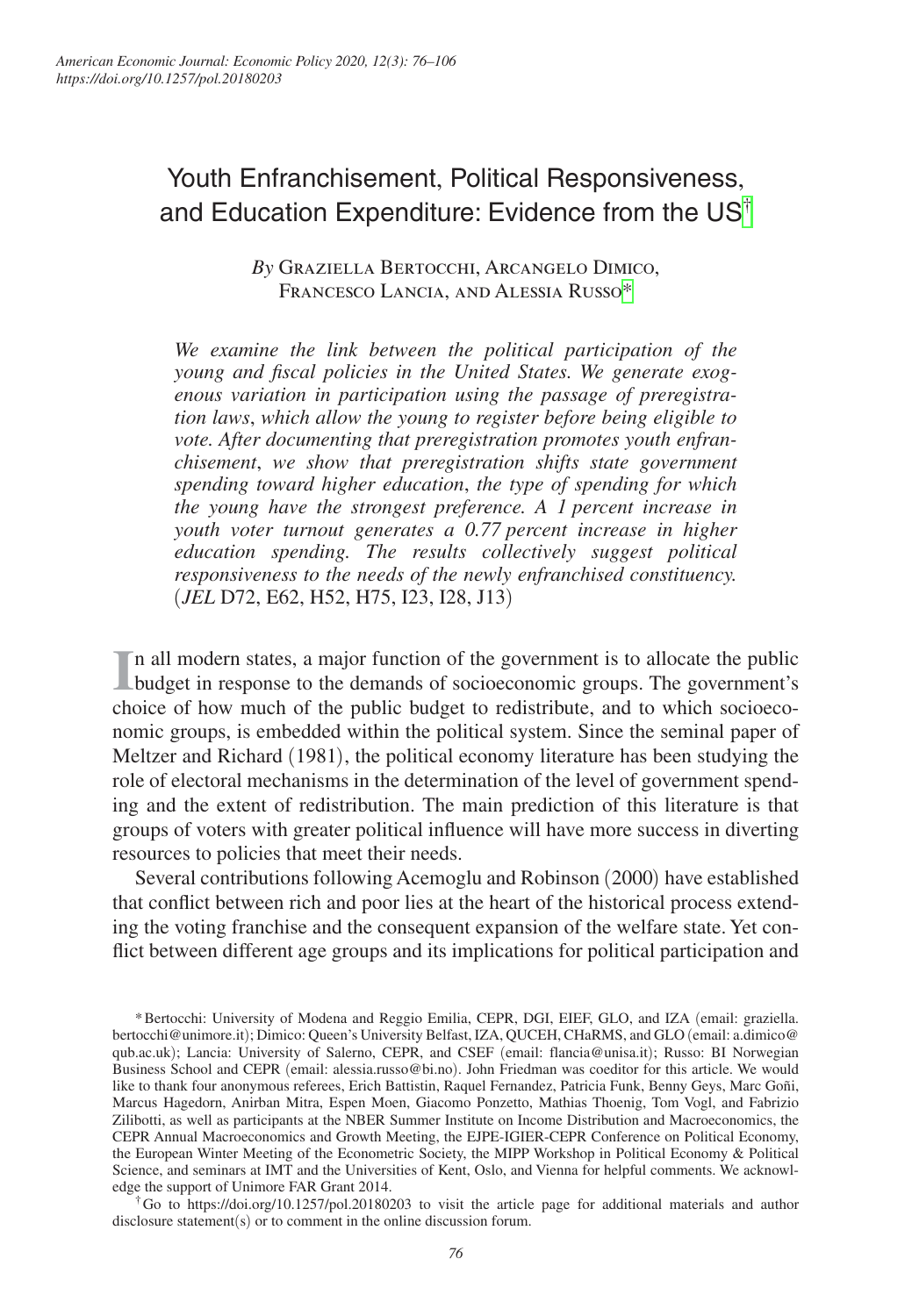government spending in a modern setting have received far less attention. In the face of evolving demographic forces, public intervention in modern democracies favors pensions and health care (which benefit the old) over education expenditure (which benefits the young). The literature has yet to conclude whether this pattern relates to the reluctance of the young to vote.

This paper examines the link between the political participation of the young and policy decisions. For this purpose, the United States provides an ideal institutional setting. This is due to two reasons. First, even though the United States has long been a de jure full democracy with universal suffrage, various restrictions and extensions of political rights, which have affected the de facto ability of citizens to vote, exhibit rich variation across states and over time. Second, the United States is characterized by a peculiar two-step voting process that requires eligible voters to register as a prerequisite for casting their ballot. Voter registration entails a cost in terms of effort, time, and involvement, which is especially large for the young who must gather information and then show up at the voting stations for the first time.

We focus on preregistration, an electoral provision introduced at the state level with the aim of encouraging civic engagement among the young by reducing the burden of registration, in order to generate exogenous variation in turnout. Preregistration allows young individuals to register at a variety of locations that they frequent—such as schools, campuses, and motor vehicle bureaus—before becoming eligible to vote, regardless of whether they will reach voting age prior to the next election. Starting in 1993, 15 geographically dispersed states plus the District of Columbia introduced preregistration laws at various points in time. We exploit the variation generated by the staggered timing of voter registration reforms in order to empirically examine whether this policy accomplishes the intended task of boosting the political involvement of young citizens, and whether this de facto enfranchisement drives an increase in the public resources allocated to the newly enfranchised constituency.

We first study the electoral effects of preregistration. We use individual-level data on registration and voting records from the Voting and Registration Supplement of the Current Population Survey. We employ a difference-in-differences approach, as well as a triple-difference using older voters as a placebo (to remove state-years specific shocks), to exploit the differential timing of preregistration reforms. We find that preregistration reduces the voter registration gap between young and old by 2.3 percentage points and the turnout gap by 2.1 percentage points, relative to the pre-treatment means of 23.8 and 28.5 percentage points, respectively, in states that have introduced the law relative to those that have not. The results imply that on average over 20,000 additional young voters—who otherwise would have been without a political voice—are de facto enfranchised in every post-treatment election in each treated state.

We then apply the same difference-in-differences framework to estimate the effects of the introduction of preregistration on state spending. We use annual financial data for state governments gathered by the US Census Bureau. Evidence from survey data provided by the American National Election Studies indicates that young citizens have the strongest preference for state financial support of higher education. Therefore, we focus on higher education expenditure as the main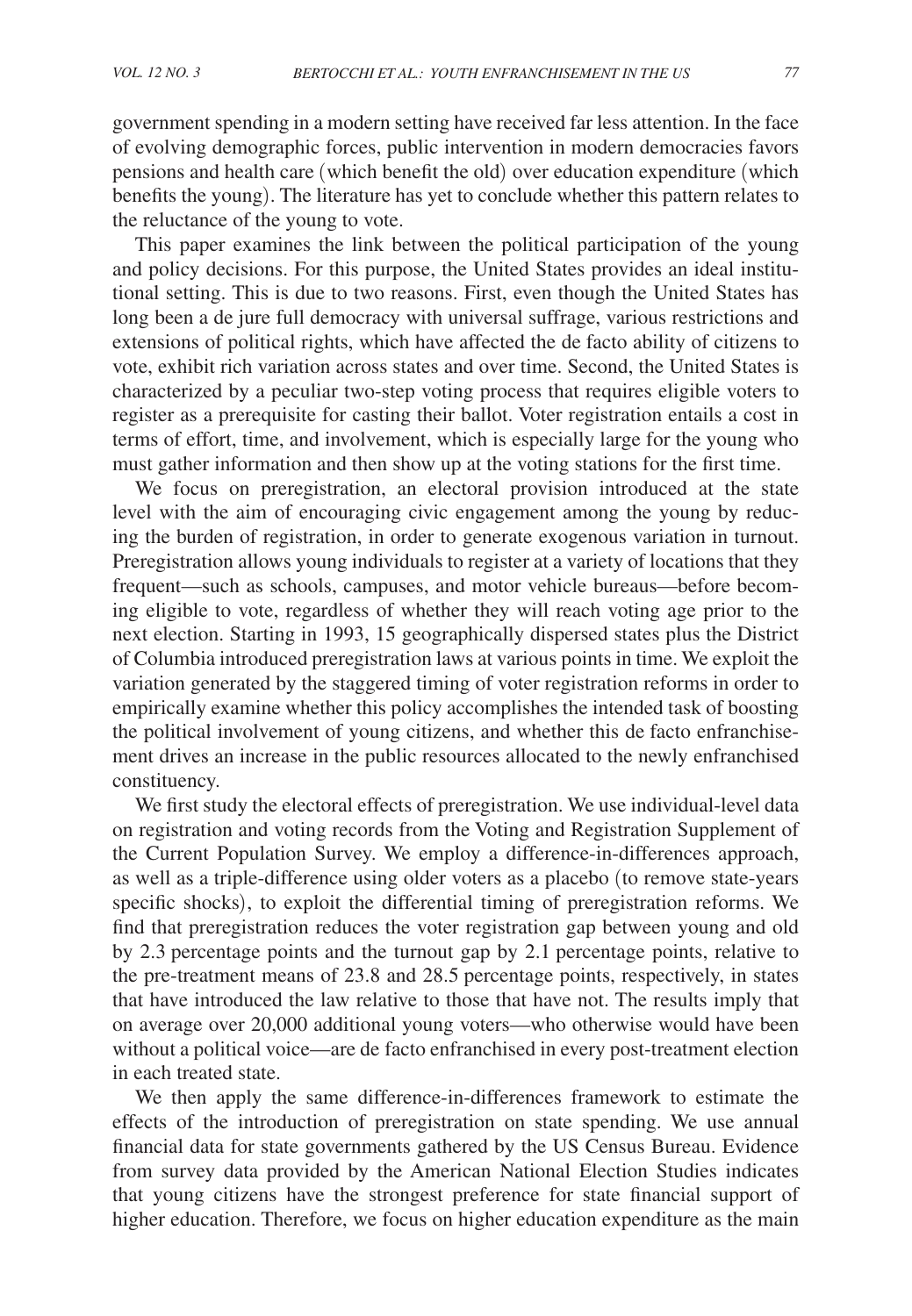outcome and take advantage of the variation in the treatment dates among states in a difference-in-differences regression design. We also complement the state-level analysis by comparing institution-level higher education spending between matched county-border pairs employing an empirical strategy that exploits policy discontinuities at state borders.

We find that preregistration raises per capita higher education expenditure by 5.1 percent, which corresponds to an increase of about \$25 per capita in those states that, at some point in time, adopted preregistration. The effect is economically substantial and supported by a set of validity tests, including the county-border pair design using institutional data.

Taken together, an IV-type interpretation of the results suggests that a 1 percent increase in young voter registration increases the allocation of state resources to higher education by roughly 0.84 percent while a 1 percent increase in young voter turnout increases it by 0.77 percent. Expressed in 2014 US dollars, these elasticities imply that, for every additional 1,000 young voters, governments respond by increasing higher education expenditure by approximately \$1.25 per capita, which is 0.25 percent of per capita higher education spending in the average state. Although a number of complementary channels activated by registration reform may be operating simultaneously, the dynamic pattern of outcomes reinforces the hypothesis that changes in financial support for higher education are likely to partly reflect changes in the political participation of the young.

The paper contributes to the literature in three ways. First, a large literature analyzes democratization and de jure enfranchisement in the context of conflict between economic elites and the poor masses (see, for example, Acemoglu and Robinson 2000, 2006; Lizzeri and Persico 2004; and Llavador and Oxoby 2005). Lindert (1994), Aidt, Dutta, and Loukoianova (2006), and Acemoglu et al. (2019) empirically analyze the effect of enfranchisement on public spending. Other studies have addressed conflicts between socioeconomic groups along racial and gender lines.<sup>[1](#page-2-0)</sup> In contrast, we study the implications of the enfranchisement of the young in the face of a potential conflict with the old, an issue that has not been addressed to date. Furthermore, we focus on a de facto enfranchisement episode in a developed economy where universal suffrage is already established, as opposed to most of this literature which focuses on de jure episodes and/or limited-suffrage contexts.

Second, a smaller literature studies the effects of preregistration laws. Based on the cases of Florida and Hawaii, McDonald and Thornburg (2010) and Holbein and Hillygus (2016) observe that increased preregistration exposure has a positive impact on the turnout of young voters. However, neither discusses the implications for government spending, which is the main contribution of the present paper. Moreover, both papers focus on an individual state, while we are able to generalize

<span id="page-2-0"></span><sup>&</sup>lt;sup>1</sup>The implications of voting restrictions such as poll taxes and literacy tests, which were enacted in the US South following the Civil War and aimed at disenfranchising black populations, have been investigated by Naidu (2012) and Bertocchi and Dimico (2017). The removal of such restrictions with the passage of the 1965 Voting Rights Act and its influence on welfare policies are discussed by Husted and Kenny (1997); Besley, Persson, and Sturm (2010); and Cascio and Washington (2014). In a similar vein, the extension of suffrage to women and its impact on the size and composition of government spending is studied by Lott and Kenny (1999); Miller (2008); Carruthers and Wanamaker (2015); and Kose, Kuka, and Shenhavfor (2018) for the United States, and by Aidt and Dallal (2008) and Bertocchi (2011) for other Western countries.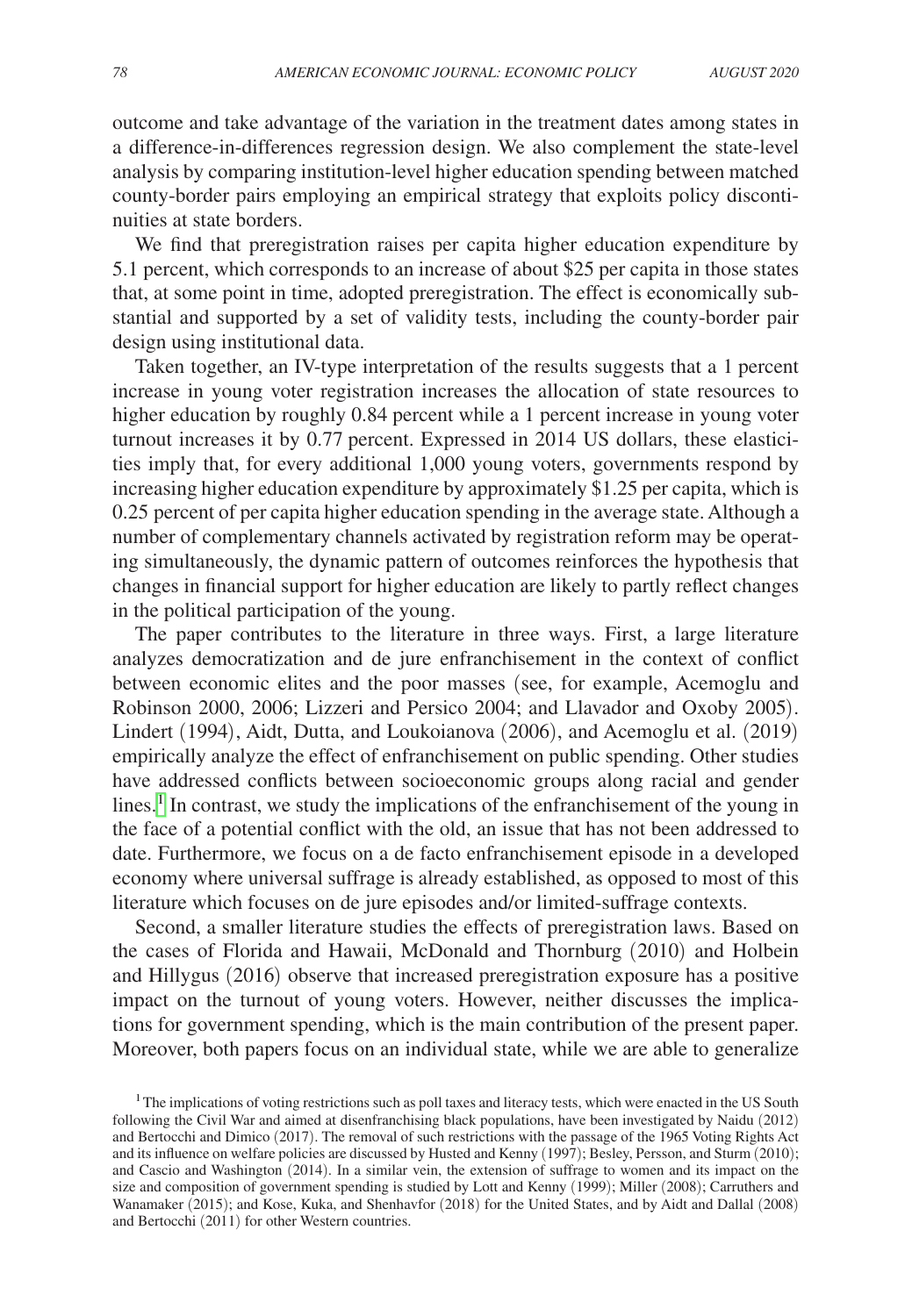the analysis by taking advantage of the fact that preregistration laws were passed in a large number of states. The impact of other laws aimed at easing the registration burden, such as the National Voter Registration Act and Election Day Registration, is analyzed by Highton (1997) and Besley and Case (2003). [2](#page-3-0)

Third, we contribute to the macroeconomic literature on intergenerational conflicts over the financing and allocation of the public budget. By embedding electoral competition within models of dynamic government decision making, this literature predicts that intergenerational redistribution responds to shifts in political power across generations (see, for example, Tabellini 1991; Alesina and Rodrik 1994; Krusell, Quadrini, and Ríos-Rull 1997; Cooley and Soares 1999; Levy 2005; Song, Storesletten, and Zilibotti 2012; and Lancia and Russo 2016). A drawback of these models is their inability to quantitatively separate the effect of shifts in political power on government spending from the effect of changes in the demographic structure, since the median age of the electorate is generally the variable chosen to capture the political strength of old relative to young voters (see Strömberg 2006). Our contribution is to assess the impact of greater political engagement among the young on fiscal outcomes while isolating it from the impact of pure demographic forces.

The rest of the paper is organized as follows: Section I describes the institutional setting and historical background. Section II presents a conceptual framework. Section III describes the data. Section IV reports the estimation results for the impact of preregistration on the political participation of the young. Section V documents the effect of preregistration on government spending at the state level and at the level of higher education institutions. Section VI discusses the magnitude of the effects. Section VII concludes. The online Appendix includes: the figures and tables not presented in the text (online Appendix A); state-by-state information on the legislative process leading to the approval of a preregistration bill (online Appendix B); evidence for the divergence between young and old in terms of policy preferences (online Appendix C); evidence for the impact of preregistration on the identity of elected representatives (online Appendix D); an extended setup of the model (online Appendix E); and a more detailed description of the data (online Appendix F).

# **I. Institutional Setting and Historical Background**

# A. *The Electoral and Budgeting Processes*

The United States is a federal republic composed of 50 states plus the District of Columbia. The US Constitution establishes rules for federal elections, while state laws, controlled by state legislatures, regulate state and local elections. Since the separation of powers also applies at the state level, state legislatures and the executive are elected separately. In each state, voters elect the governor directly

<span id="page-3-0"></span> $2$ Cantoni and Pons (2019) analyze the effect of strict ID laws. The influence of voting reforms on voter turnout and policy outcomes in countries other than the United States is investigated by Baland and Robinson (2008) in the context of the secret ballot in Chile; by Fujiwara (2015) in the context of electronic voting in Brazil; by Hodler, Luechinger, and Stutzer (2015) in the context of postal voting in Switzerland; and by Fowler (2013), Hoffman, León, and Lombardi (2017), and León (2017) in the context of compulsory voting in Australia, Austria, and Peru, respectively.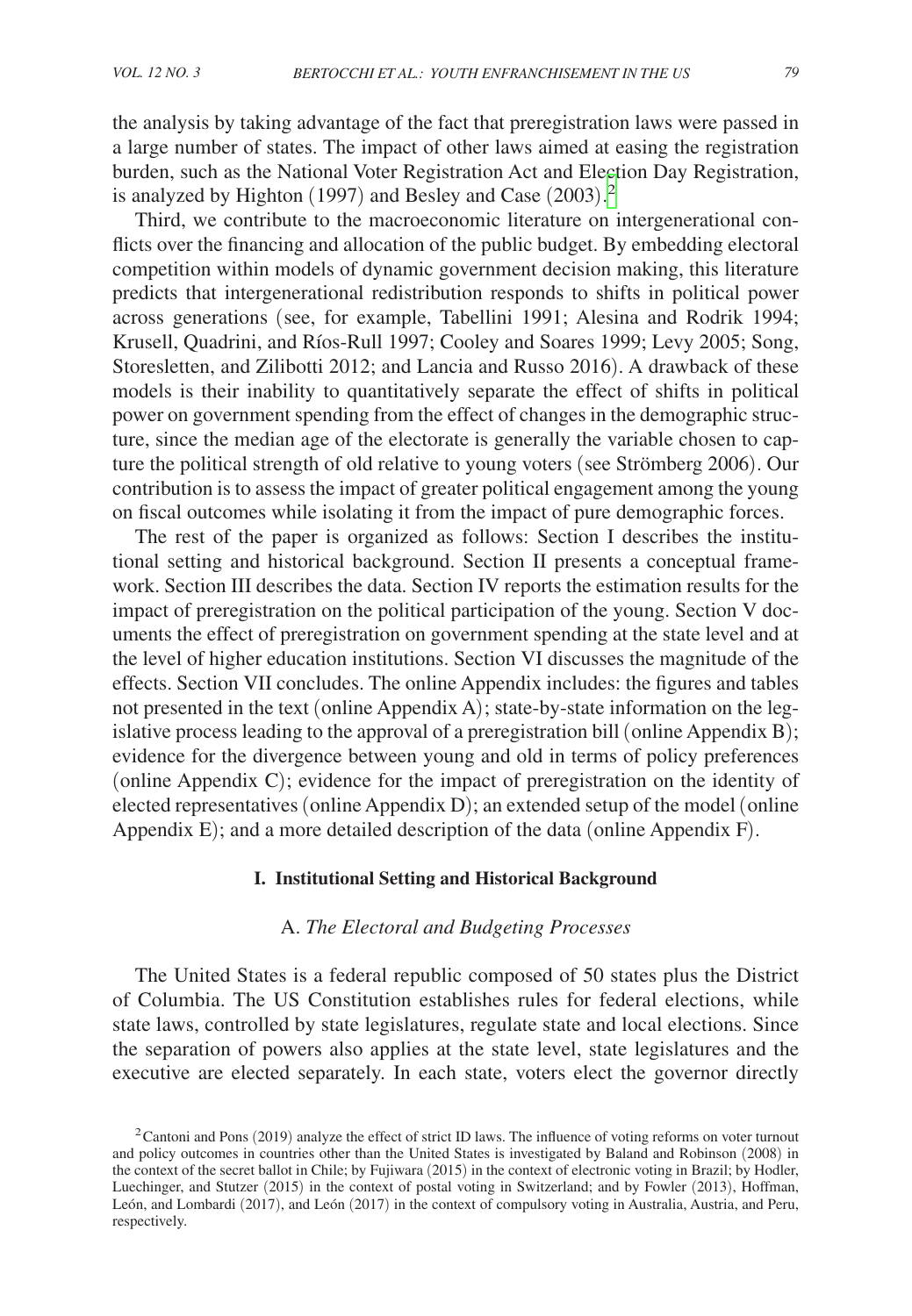for a four-year term except in New Hampshire and Vermont, where the length of a gubernatorial term is two years.[3](#page-4-0)

US government spending is divided between the federal, state, and local levels. At the state level, the budget is proposed by the governor and then submitted for approval to the legislature. A budget proposal sets funding priorities and specifies the amounts to be allocated to various state agencies. The proposal is the most important means for a governor to influence the legislative process.

Among the various categories of state spending, higher education is the third largest.<sup>[4](#page-4-1)</sup> It includes financial support for public universities, community colleges, and technical and vocational institutions and is primarily financed by broadly based state taxes. Funds allocated to an institution of higher education are managed by its Board of Trustees, which has the authority and responsibility to ensure the fulfillment of the institution's mission. To guarantee that they serve the public interest, many states have established independent coordinating agencies that oversee the Boards of Trustees and review budget requests submitted to the state.<sup>[5](#page-4-2)</sup>

Unlike mandatory spending programs that dominate state budgets, higher education is a relatively flexible budget item.<sup>6</sup> The variation in state spending on higher education is largely driven by economic and demographic variables, such as per capita income and the size of the college-age population; fiscal variables, such as pressures to spend in other areas; and institutional factors, such as the political interests of governors. As a consequence, states differ markedly in their financial support for higher education.<sup>[7](#page-4-4)</sup> In recent years, there has been a downward trend in state financial support overall. Higher education institutions have therefore converted their funding model from a state-subsidized model to a more self-financed one supplemented by financial aid, which has resulted in an increasing share of the cost burden being shifted from taxpayers to students through higher tuition rates.<sup>8</sup>

<span id="page-4-0"></span><sup>3</sup>Federal elections, as well as many state elections, are held on Election Day in November of even-numbered years, with the exception of Kentucky, Louisiana, Mississippi, New Jersey, and Virginia, which elect governors during odd-numbered years. The governors of 14 states can serve an unlimited number of terms, governors in the remaining states cannot be elected for more than two terms, and in some cases one. 4Elementary and secondary education was the largest category of general fund spending in fiscal 2014,

<span id="page-4-1"></span>accounting for 35 percent of the total. This category, combined with Medicaid (19.3 percent) and higher education (9.7 percent), accounts for nearly two-thirds of general fund spending. See NASBO (2014).

<span id="page-4-2"></span> $\mathcal{F}_{\mathcal{S}}$  According to the Education Commission of the States and the National Center for Higher Education Management Systems, independent coordinating agencies exist in 24 states. Their members are in part appointed by governors and in part nominated by the leadership of the two state chambers and the general public. Members usually serve an eight-year term to ensure independence from the state. Coordinating agencies have significant budgetary authority. See Fulton (2019).<br><sup>6</sup>Delaney and Doyle (2011) show that higher education serves as a balance wheel, such that during economic

<span id="page-4-3"></span>upturns it is an attractive area for states to fund, while in downturns the reverse is true. This is partly due to the

<span id="page-4-4"></span> $^{7}$ In fiscal 2014, state funding for higher education ranged from \$3,660 per full-time equivalent (FTE) enrollment in New Hampshire to \$18,550 per FTE in Alaska. Seven states provided less than \$5,000 per student, while seven provided more than \$10,000. See Baum and Johnson (2014).<br><sup>8</sup>Between 2004 and 2014, per FTE state appropriation at public four-year institutions declined by \$1,720, while

<span id="page-4-5"></span>net tuition revenue rose by \$3,000. See Baum et al. (2018).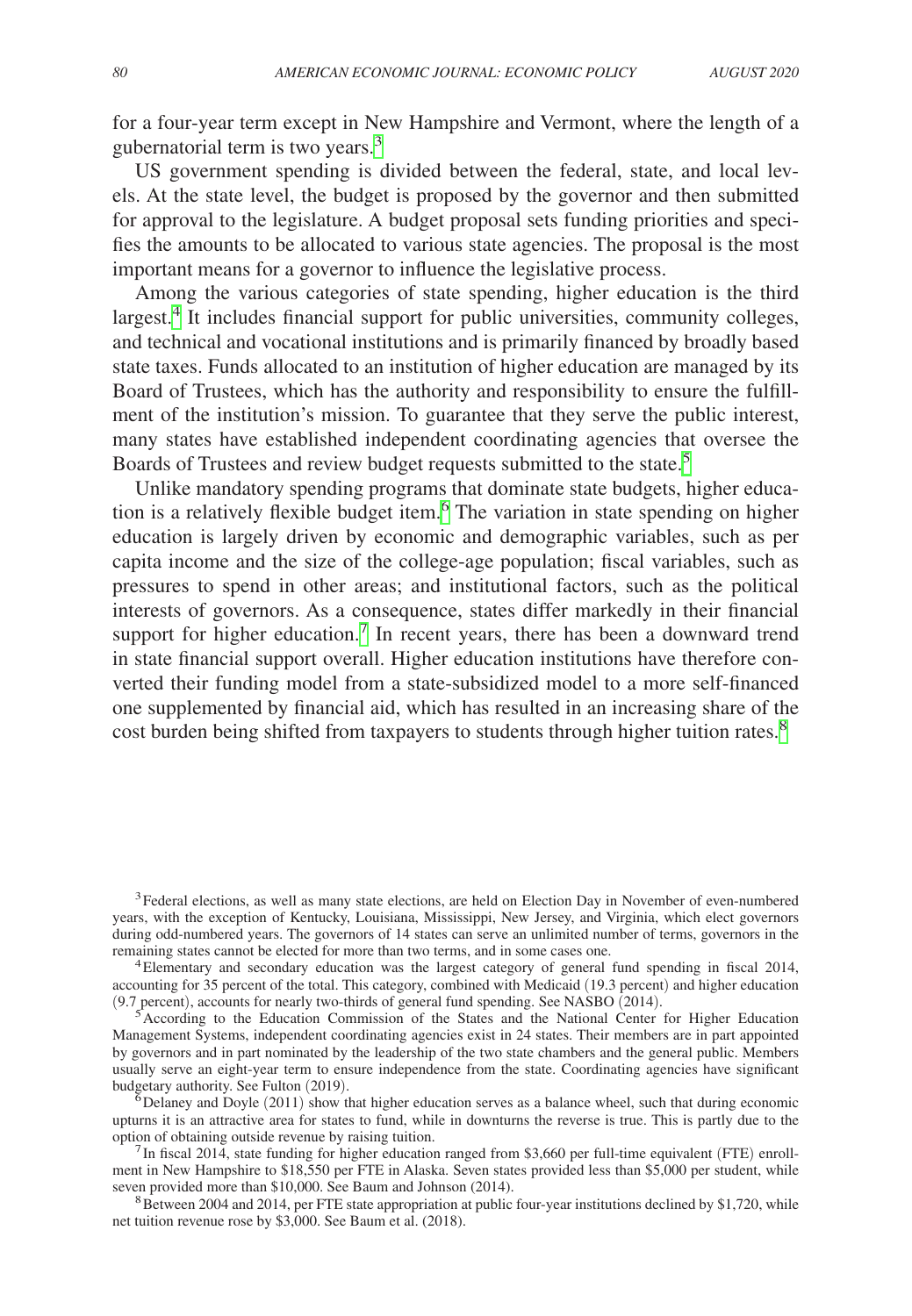#### B. *Young Voter Turnout*

Voting is the most effective way to influence government decision making. In the 2012 presidential election, only 54.9 percent of Americans cast their ballot. Since the 1960s, turnout has been characterized by a consistent downward trend, decreasing by over 14 percentage points from its 1964 peak of 69.3 percent. Remarkably, there has always been a wide gap in voter turnout between different age groups. When 18-year-olds were first given the right to vote in the 1972 presidential election, following the passage of the Twenty-sixth Amendment to the Constitution, voter turnout was 52.1 percent in the 18–24 age group in comparison to 68.4 percent for citizens over 25. Since then, young voter turnout has consistently remained lower than that of other age groups. By the 2012 presidential election, the corresponding rates were 41.2 percent and 64.8 percent.<sup>[9](#page-5-0)</sup>

The low level of participation by young Americans in the voting process has gained increasing attention. Several explanations for the persistence of low civic engagement among the young have been advanced, such as their limited resources and their inadequate knowledge of voting procedures and mechanisms. The fact that the young are more likely to move frequently because of education or work also makes it more difficult for them to collect information and establish connections, which lowers their participation rate.<sup>[10](#page-5-1)</sup> Beyond these explanations, a peculiar feature of the US voting system that has been blamed for low turnout of the young is the two-step voting process, which forces eligible voters to register to vote in order to be able to actually cast their ballot.

Registration laws were introduced by most states in the nineteenth century to fight fraud and corruption, with the goal of ensuring the integrity of the electoral process.<sup>11</sup> The voter registration process is currently regulated by state law, with North Dakota being the only state not requiring it. Registration rules differ significantly across states in terms of deadlines, restrictions, and/or proofs required to register. Voter registration typically takes place between two and four weeks before an election and is organized at the county level.<sup>12</sup> Since registration in more than one place at a time is not permitted, moving permanently to a new county requires re-registration. The cost of registration includes the effort and time required to become familiar with the electoral process, which is especially large for first-time voters. Indeed, many newly eligible voters are unfamiliar with the registration system, including how and where to register, so that they more frequently miss voter registration deadlines. On the other hand, the share of young people who, once

<span id="page-5-2"></span> $11$  Southern states introduced registration prerequisites involving poll taxes and literacy tests in order to curb the political power of the black population following the abolition of slavery in 1865. These were later abolished by the 1965 Voting Rights Act. On the history of registration laws, see Ansolabehere and Konisky (2006).

<span id="page-5-3"></span> $12$ On voter eligibility requirements and registration procedures, see [usa.gov/register-to-vote.](http://usa.gov/­register-to-vote.)

<span id="page-5-0"></span><sup>&</sup>lt;sup>9</sup>Young voter turnout rates are taken from the 2013 report of the Center for Information and Research on Civic<br>Learning and Engagement, which is available at civicyouth.org/quick-facts/youth-voting.

<span id="page-5-1"></span> $10$ Other potential motives are linked to specific features of the US political context, such as the presence of a two-party system that limits the chances of third-party candidates, who are often supported by young people, and the funding system for electoral campaigns that relies heavily on large donors. On the demographics of voter turnout, see the classic text by Wolfinger and Rosenstone (1980) and the more recent account by Holbein and Hillygus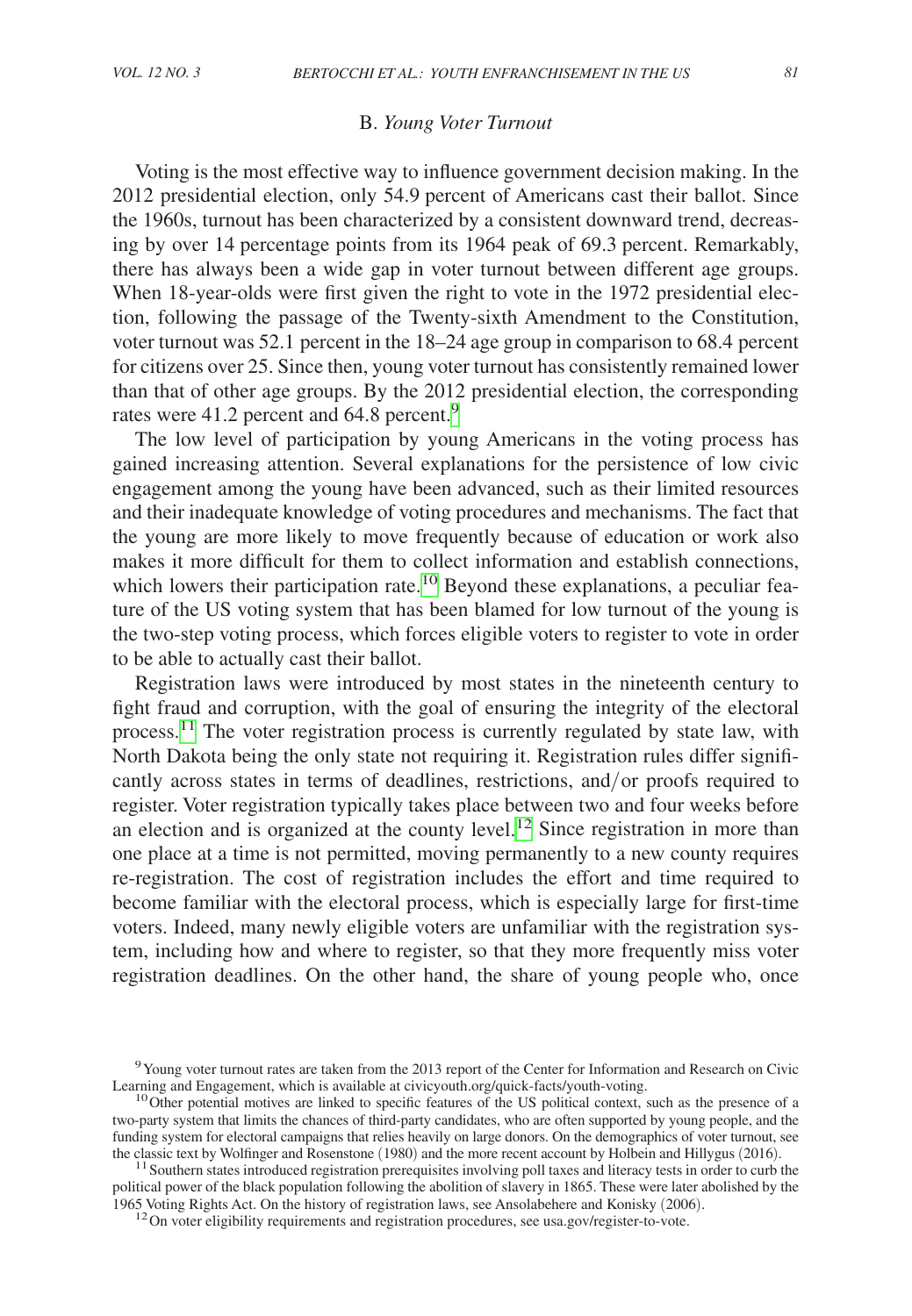registered, do actually vote is quite high. $13$  The positive correlation between registration and voter participation suggests that the young are actually more likely to vote when given greater opportunities to register.

# C. *Voter Registration Reforms*

To ease the burden of registration and encourage civic engagement, several reforms have been introduced with largely bipartisan support at the federal and state levels. The National Voter Registration Act (NVRA) is the most far-reaching federal intervention in the state and local registration systems in history. The act was signed into law by President Clinton in 1993 and is currently active in 44 states and the District of Columbia. The NVRA enabled any eligible voter to register either at state motor vehicle agencies, as part of a driver's license application or renewal, or at government offices for those requiring social assistance.<sup>14</sup>

In addition to the NVRA, three major voter registration reforms have been enacted at the state level: (i) Election Day registration (EDR), which allows eligible voters to register on Election Day;<sup>15</sup> (ii) online registration, which allows voters to submit their application over the Internet;<sup>16</sup> and (iii) preregistration, which enables citizens who are not yet 18 to register as pending voters, whether or not they reach voting age before the next election. Preregistration drives are organized at customary and frequent points of contact, such as schools, campuses, and motor vehicle bureaus, in order to make it easier for youths to register and automatically be ready to vote when they become eligible.<sup>[17](#page-6-4)</sup>

The declared goal of preregistration is to encourage voting among the young. Congressman Markey, who introduced the Gateway to Democracy Act in 2004, appealed for a national preregistration law by declaring, "People need to exercise their right to vote. Unfortunately, young people consistently fail to turn out to the polls on voting day […]. It is in the best interest of the country to make it as easy as possible for the youth of our nation to go to the polls for the first time." Although attempts have been made to expand the law nationally, preregistration remains a state provision. Florida was the first state to extend voter registration to 17-year-olds in 1971, albeit conditional on reaching voting age by the upcoming election. In 2007, Florida introduced the preregistration option for all individuals aged 17 or younger with a driver's license. In 2008, Florida made it

<span id="page-6-0"></span><sup>&</sup>lt;sup>13</sup>The percentage of registered voters under age 30 who cast their ballots in the 2000, 2004, and 2008 presidential elections was 74, 82, and 84, respectively. See File and Crissey (2012).

<span id="page-6-1"></span><sup>&</sup>lt;sup>14</sup> Although the NVRA was intended to regulate only federal elections, it effectively changed the registration process for all elections by eliminating the inefficient practice of maintaining separate voting lists for different types of elections. Idaho, Maine, Minnesota, New Hampshire, Wisconsin, and Wyoming were exempted from the NVRA because by 1994 they had introduced Election Day Registration. North Dakota was also exempt since it has no registration requirements. There is no consensus as to the effectiveness of the NVRA in increasing voter turnout. Knack (1995) estimates that it has a positive effect, while Besley and Case (2003) find no significant effect.

<span id="page-6-2"></span><sup>&</sup>lt;sup>15</sup>Starting with Maine in 1973, EDR has been introduced in 15 states, plus the District of Columbia. Highton (1997) and Besley and Case (2003) find evidence that EDR increases turnout.

<span id="page-6-3"></span><sup>&</sup>lt;sup>16</sup>Starting with Arizona in 2002, 39 states plus the District of Columbia currently offer online registration. Quantitative investigations of the impact of online registration on voting have not yet been carried out.

<span id="page-6-4"></span><sup>&</sup>lt;sup>17</sup> Preregistration laws differ from other state provisions that tie eligibility for early registration to attaining voting age prior to a specific election. In fact, preregistration operates on an ongoing basis, even when elections are not scheduled.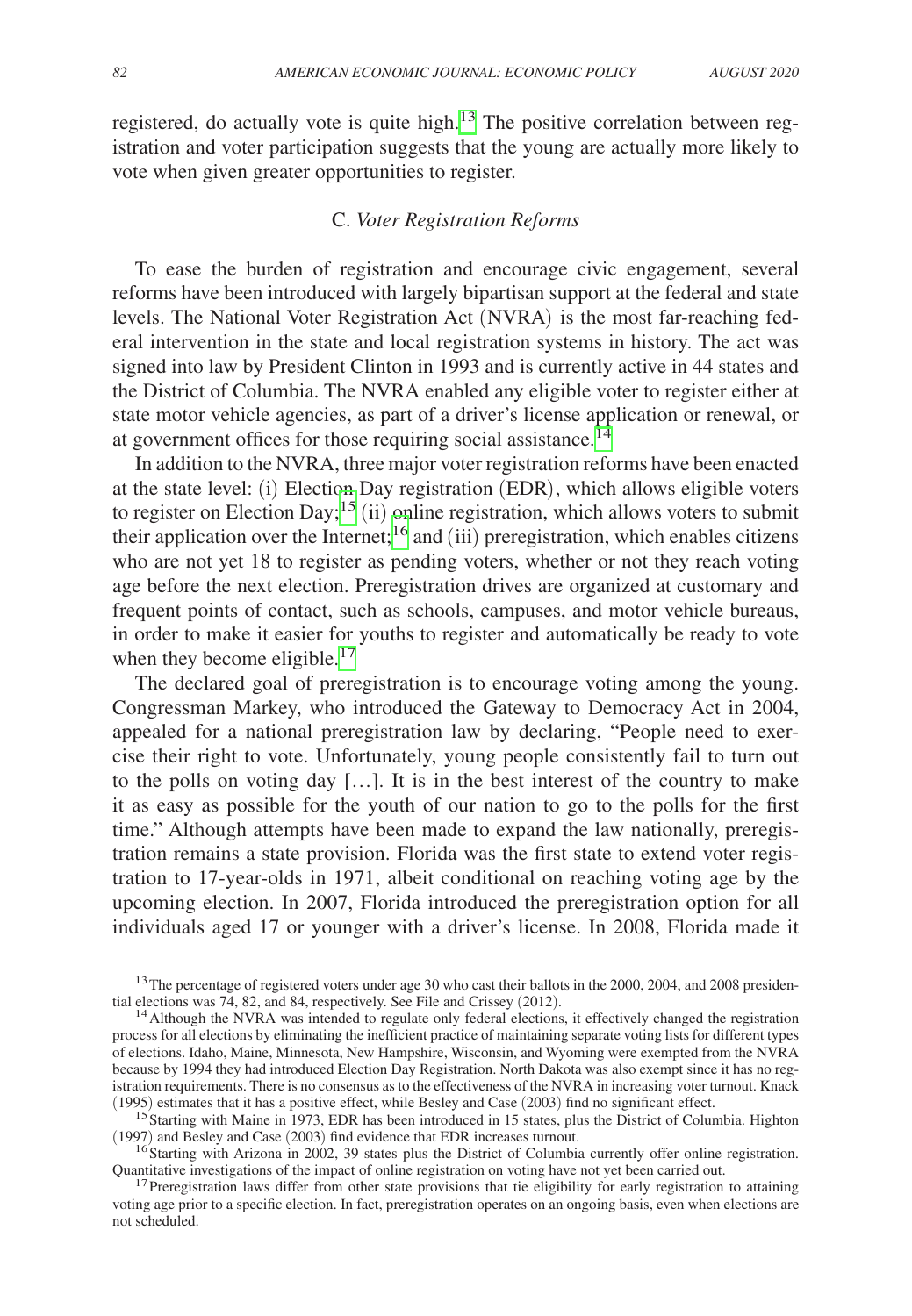accessible to all 16-year-olds. Similarly, Hawaii permitted conditional registration as early as 1977 and introduced preregistration for all individuals over 16 in 1993. Other states later followed suit, often in response to a voter education campaign conducted by FairVote, a nonpartisan organization that has been promoting civic engagement and election reform since 2005.[18](#page-7-0) Oregon enacted preregistration in 2007; California, North Carolina, and the District of Columbia in 2009; Delaware, Maryland, and Rhode Island in 2010; Maine in 2011; Colorado in 2013; Louisiana and Massachusetts in 2014; Utah in 2015; New Jersey in 2016; and Nevada in 2017. North Carolina later repealed the law in 2013[.19](#page-7-1) The timeline of the preregistration legislations across US states is shown in Figure A1 in online Appendix A.

# D. *Preregistration Legislation*

Understanding the legislative process that leads to the approval of a preregistration bill is important in order to evaluate the validity of our empirical strategy, which relies on the introduction of preregistration being an exogenous event with respect to a governor's budget decisions (examined in greater detail in Section V). We take advantage of the fact that the constitutional division of responsibilities between the executive and legislative branches has a major impact on the approval process of various types of bills. While budget bills are first promoted by the governor, then approved by the executive body, and eventually passed by the state legislature, electoral bills such as preregistration follow a reverse pattern. They are first sponsored by a member of the state legislature, then approved in the House and Senate, and finally signed into law by the governor. The opposite order of approval for electoral bills versus budget bills means that preregistration laws and fiscal policy decisions are distinct outcomes of two different games played between governors and legislatures. This argument is corroborated by Kousser and Phillips (2012), who document how state constitutions strip governors of their power over state lawmaking, while at the same time ensuring them an advantageous position over the legislature in approving the fiscal budget.[20](#page-7-2)

A governor's restricted authority over state lawmaking is also reflected in her limited use of veto power. In principle, governors can exercise an executive veto in order to block the final approval of a bill or amendment. However, among the states where a preregistration bill has been approved, veto power has been exercised only in Rhode Island by Governor Carcieri in July 2009. An important feature of preregistration laws is that they have received *bipartisan* support, with California

<span id="page-7-0"></span><sup>&</sup>lt;sup>18</sup>Representative Pacheco of Rhode Island, who sponsored House Bill 5005 with four cosigners from among both Republicans and Democrats, declared that: "FairVote is the major asset in the preregistration battle, doing crucial legwork and reaching out to local media." See fairvote.org.

<span id="page-7-1"></span><sup>&</sup>lt;sup>19</sup> Currently, California, Colorado, Delaware, Florida, Hawaii, Louisiana, Maryland, Massachusetts, North Carolina, Oregon, Rhode Island, Utah, and the District of Columbia allow preregistration for 16-year-olds, while

<span id="page-7-2"></span> $^{20}$ Based on a sample of governors in 28 states during the 2001–2006 legislative sessions, Kousser and Phillips (2012) find that when governors propose changes to existing constitutional, fiscal, or electoral rules, only 27 percent of them pass, with another 6 percent ending in compromise. Along these lines, a long-standing strand of literature highlights the role of the state governor as an important actor in setting state policy agendas and influencing state spending priorities (see, e.g., Barrilleaux and Berkman 2003).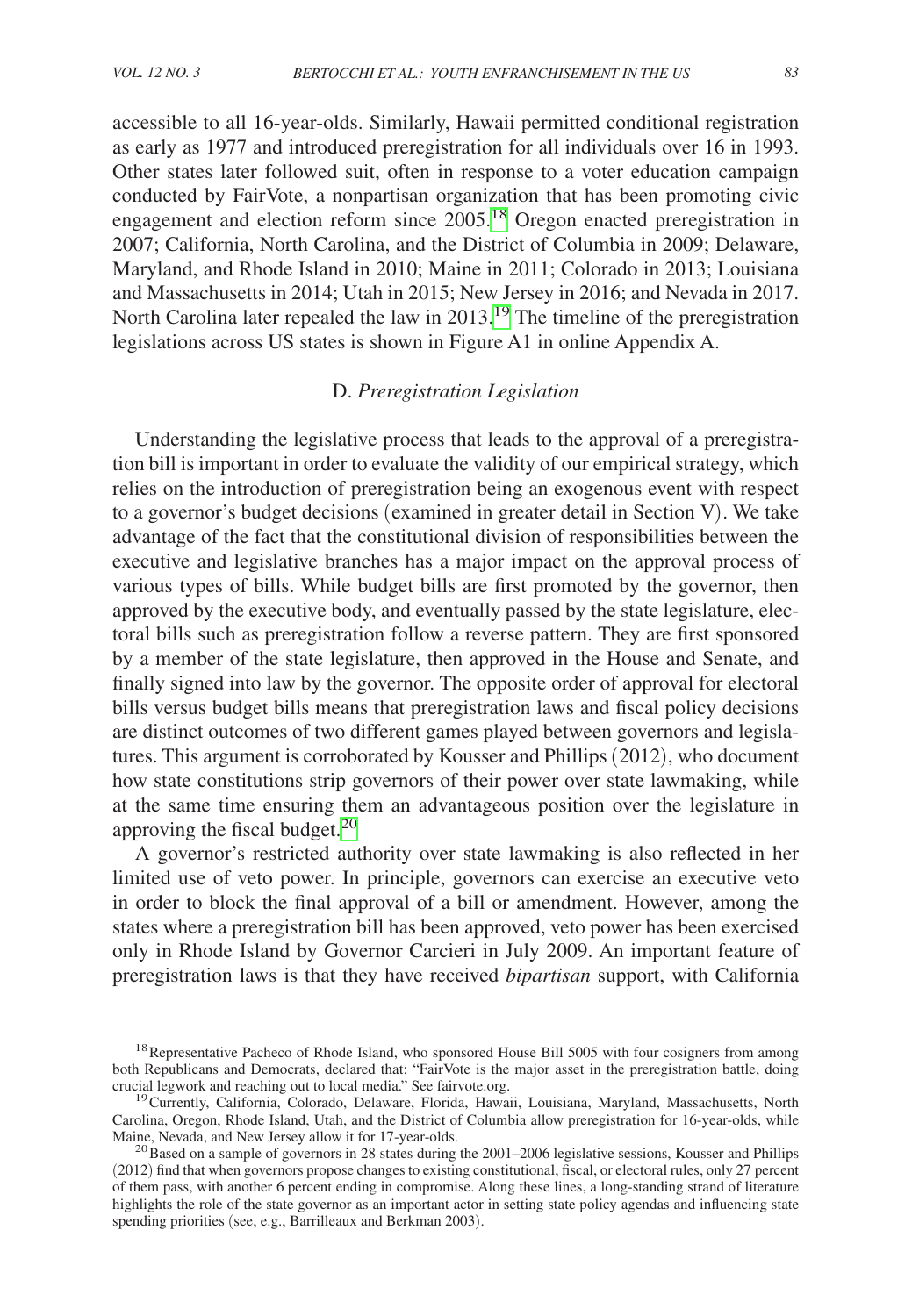being the only exception.<sup>21</sup> In view of the broad and nonpartisan support for preregistration, state legislatures have had the ability to override an executive veto. This was the case in Rhode Island, where a veto override passed in both chambers of the state legislature in January 2010 and preregistration became law without the governor's signature. Remarkably, Delaware, Florida, Louisiana, Massachusetts, New Jersey, North Carolina, Utah, and the District of Columbia passed preregistration bills almost unanimously. North Carolina is perhaps the most noteworthy example of bipartisan approval of a preregistration bill. The bill was cosponsored in 2009 by four legislators, including the youngest Republican and Democrat in the General Assembly. The bill was approved by a state legislature controlled by Democrats although more than 88 percent of the Republicans voted in favor of it. It was finally signed into law by Democratic Governor Perdue. Since then, more than 150,000 teens have preregistered under the program. Of the 55,291 who preregistered in 2012, 41 percent choose to do so as unaffiliated, 33 percent as Democrats, and 26 percent as Republicans, making 2012 the first year that preregistered Democrats exceeded preregistered Republicans.<sup>[22](#page-8-1)</sup> In reaction, the Republican-controlled state legislature rescinded voter preregistration in 2013. This is an enlightening example of how a preregistration law that initially has bipartisan support may have consequences that cause it to be repealed for partisan reasons.

Detailed information on preregistration legislation is provided in online Appendix B. The online Appendix also zooms in on political characteristics of preregistration states and shows that the bill's eventual approval appears to be independent of a governor's political affiliation, although in most cases the bill has been sponsored by a Democratic representative. Indeed, among the states that have passed the bill, eight had a Republican governor and seven a Democratic one. It is also worth noting that the success of a legislative process in introducing preregistration is not associated with the age and gender composition of the legislature. Thus, the adoption of preregistration is not more likely when political power is in liberal hands, as one might have thought.

# **II. Conceptual Framework**

In this section, we present a conceptual framework for analyzing voting participation and policy formation and interpreting the estimation results. Traditional models of electoral competition predict that an increase in the participation of young voters will shift politicians' policy positions in order to better reflect young people's preferences, which are tilted toward higher education and away from pensions and health. The awareness of the young that certain types of government spending benefit them more than the old is supported by empirical evidence based on data provided by the American National Election Studies and reported in online Appendix C.

<span id="page-8-0"></span><sup>&</sup>lt;sup>21</sup> Although Assembly Bill 30 was approved with a relative majority in both the Senate  $(22-15)$  and the Assembly (50–28) with Democratic support only, the bill was eventually signed into law in 2009 by Republican Governor Arnold Schwarzenegger.<br><sup>22</sup> See Blythe (2014).

<span id="page-8-1"></span>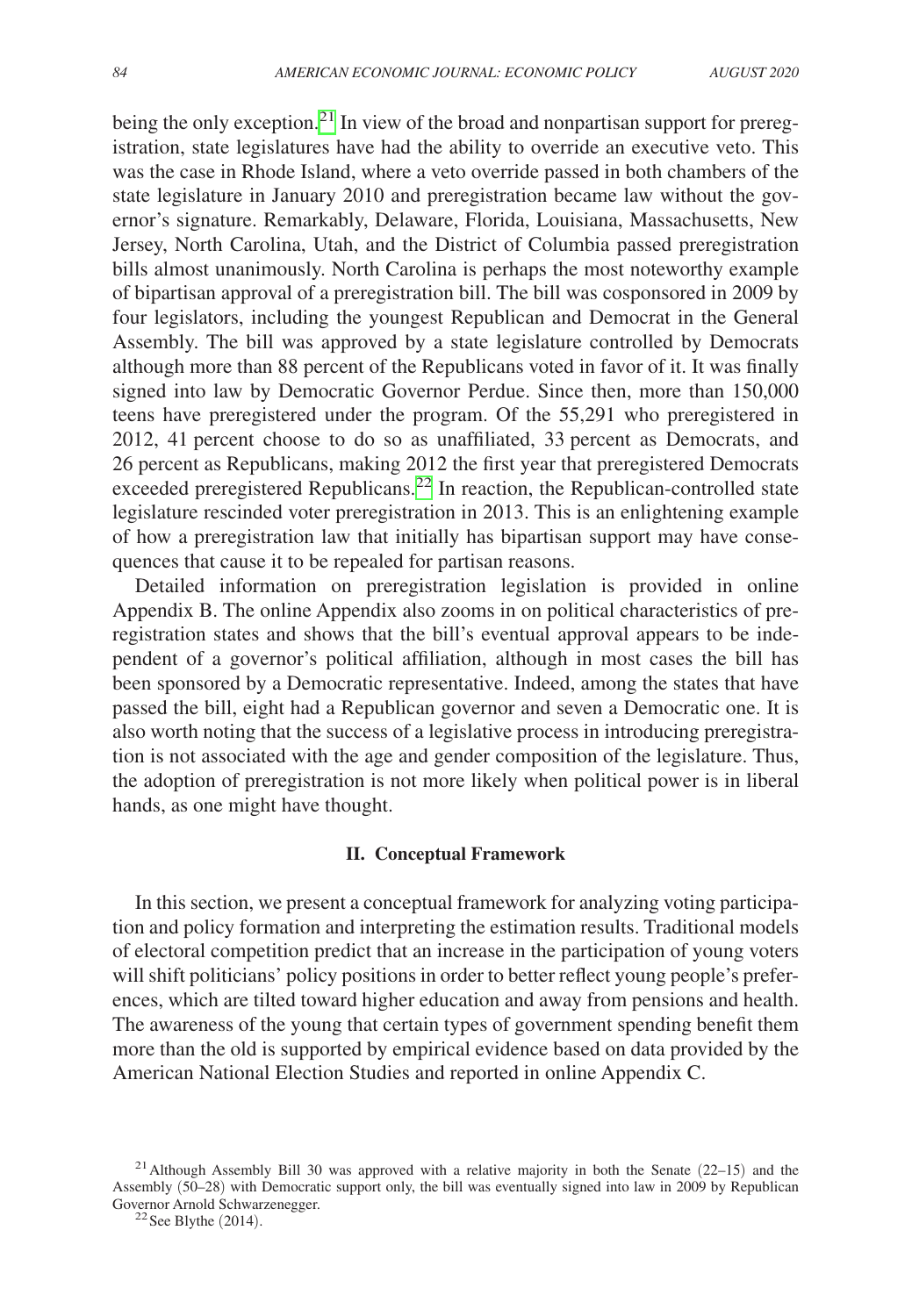Existing theories have highlighted two alternative views of the role of elections in policy formation (see Lee, Moretti, and Butler 2004). According to the first, voters *elect* policies and elections are meant to decide which candidate's policy will be implemented. In this scenario, preregistration may help to elect representatives who are more likely to provide more education based on an ideology shared with young voters. In online Appendix D, we test this hypothesis by looking at changes in both the characteristics of state legislatures and the identity of elected governors, but do not find supporting empirical evidence. According to the second view, voters *affect*  policies and elections have the effect of constraining candidates' choices. In this scenario, preregistration may encourage candidates to commit to higher education expenditure that caters to the needs of young voters. We adopt this second view and produce supporting empirical evidence. In online Appendix E, we present a formal political economy theory of fiscal policy that matches specific features of a preregistration system. The model is an adaptation of a probabilistic voting model à la Lindbeck and Weibull (1987) to an environment with individual cost of voting and intergenerational conflict over the allocation of the public budget. In what follows, we summarize the main results.

By lowering the cost of voting for the young relative to the old, the enactment of a preregistration law generates a de facto enfranchisement episode since a larger share of young voters register and cast their ballot. Rent-seeking politicians then respond by addressing the economic needs of the newly enfranchised constituency, namely by approving more expenditure on higher education. The model also illustrates how political competition and the demographics of the population mediate the impact of preregistration on education policy. When political competition becomes stiffer, the incumbent policymaker adapts her policy positions toward the preferences of young voters, thus sacrificing an electoral rent; on the other hand, the rival candidate, who advocates maximal public expenditure, will have an increased chance of winning. The resulting increase in education expenditure dampens the response to the introduction of preregistration. At the same time, an increase in the share of the young in the population raises the number of potential voters who will cast their ballot as a result of the voter registration reforms. Such an increase boosts the political incentives of candidates to target the young, as long as their share of the population is not that large to begin with and candidates have not already promised high education expenditure.<sup>[23](#page-9-0)</sup>

As highlighted in Section I, preregistration is an electoral provision targeted at young soon-to-become voters that was implemented in a number of geographically dispersed states in different years. Hence, the theoretical predictions emerging from the model can be tested by leveraging the rich variation generated by the voter registration reforms in a flexible event study framework. The empirical strategy is based on the idea that units that do not experience events in a particular year form a useful counterfactual for those that do, as long as fixed differences and common time effects are taken into account. Hence, the key identification assumption underlying this strategy is that in the absence of treatment, the treated and untreated units would

<span id="page-9-0"></span><sup>&</sup>lt;sup>23</sup>The US panel data show that during the period 1980–2014 the share of the  $16-25$  age group in the population was only 15 percent.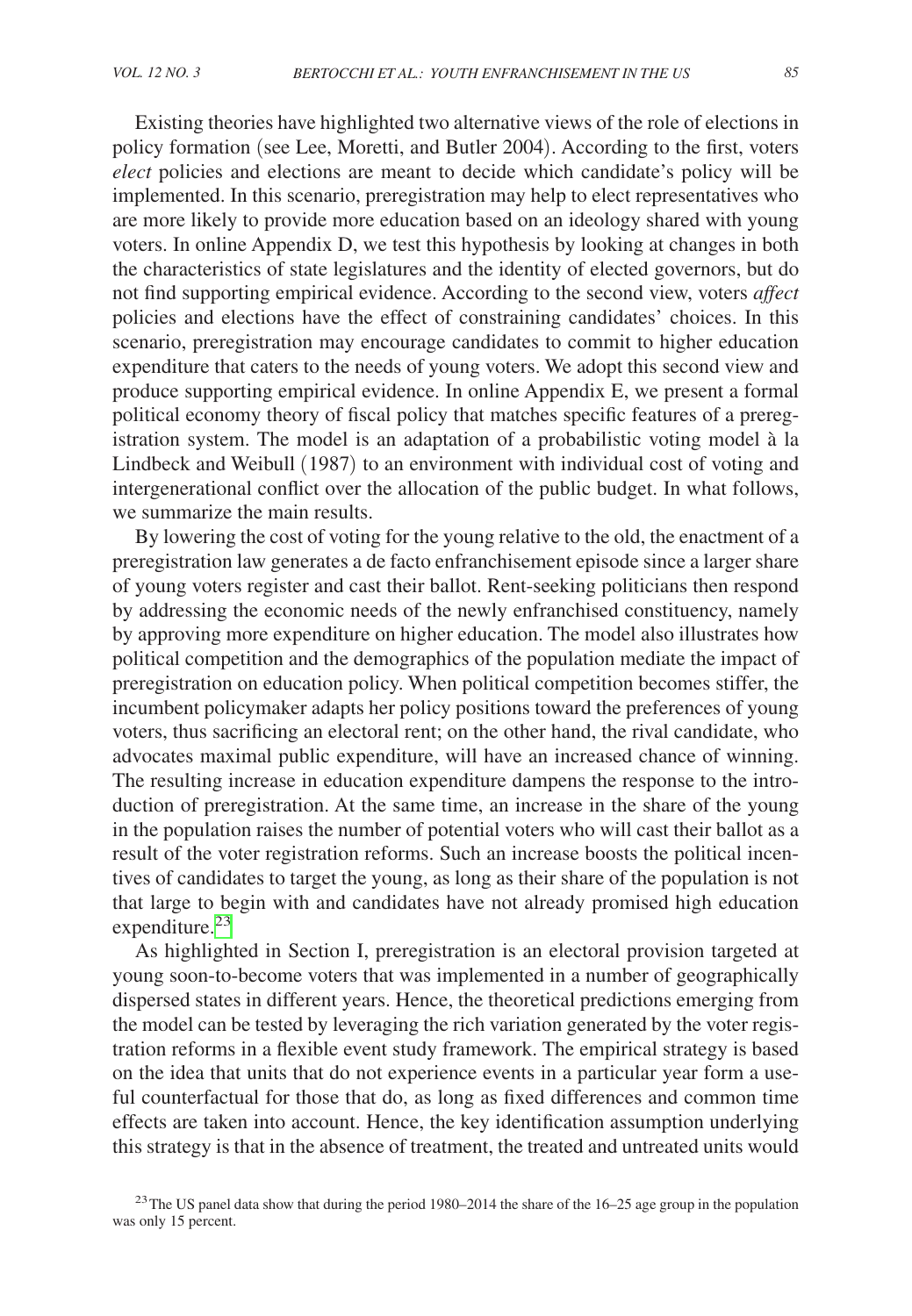exhibit similar trends. An attractive feature of an event study approach is its ability to map out the time pattern of the effects and therefore to provide evidence on differential trends between treated and untreated units prior to event years as a direct validation of the identification assumption.

#### **III. Data**

Our goal is to ascertain how the enactment of preregistration laws affects the political participation of young individuals and the distribution of public resources. To accomplish this, we require both individual-level data on registration and voting across multiple elections and data on public expenditure at the state government level. We supplement these data with information on the timing of voter registration reforms across states and on relevant covariates collected from various sources. Online Appendix F provides detailed information on variable definitions, data sources, and summary statistics. In what follows, we summarize the main characteristics of the data.

Data on voting and registration at the individual level are obtained from the Voting and Registration Supplement of the Current Population Survey (CPS) carried out biennially after each November election by the US Census Bureau. We confine the sample to individual residents in the United States aged 18–90 who report whether they have voted or registered during the period 1980–2014. This delivers a stacked cross-section of 1,370,526 individuals. Respondents who report having voted but do not indicate whether they are registered are categorized as having registered. Recall that an individual is exposed to the preregistration law before becoming an eligible voter. We then classify respondents as being potentially affected by the law if their age is between 18 and 24 inclusively at the time of the first election after the law's passage.[24](#page-10-0) CPS data are also used to construct young voter registration and turnout by state and year for the sample period. Registration and voting records are complemented with socioeconomic information for each respondent in the sample, which includes gender, race, educational attainment, family income, labor force status, and metropolitan city status.

Annual financial data for state governments are taken from the Annual Survey of State and Local Government Finances conducted by the US Census Bureau. The full sample includes all 50 state governments for the period 1980–2014. We consider direct expenditures for different categories of fiscal spending and state revenues. The main outcome of interest is current higher education expenditure as a measure of state financial support for higher education, which consists of current operating expenditures of degree-granting institutions operated by state governments that provide academic post-secondary training.[25](#page-10-1) Since direct expenditure excludes intergovernmental expenditure, current elementary and secondary education expenditure is

<span id="page-10-0"></span><sup>&</sup>lt;sup>24</sup>We explored alternative definitions of age groups, such as  $18-25$  and  $18-23$ , with no significant impact on the results.<br><sup>25</sup> Current higher education expenditure includes, among other things, activities for instruction, research, public

<span id="page-10-1"></span>service, libraries, student services, administration, plant maintenance, and auxiliary enterprises. See Tanberg and Griffith (2013) for a detailed examination of the expenditure composition of this variable.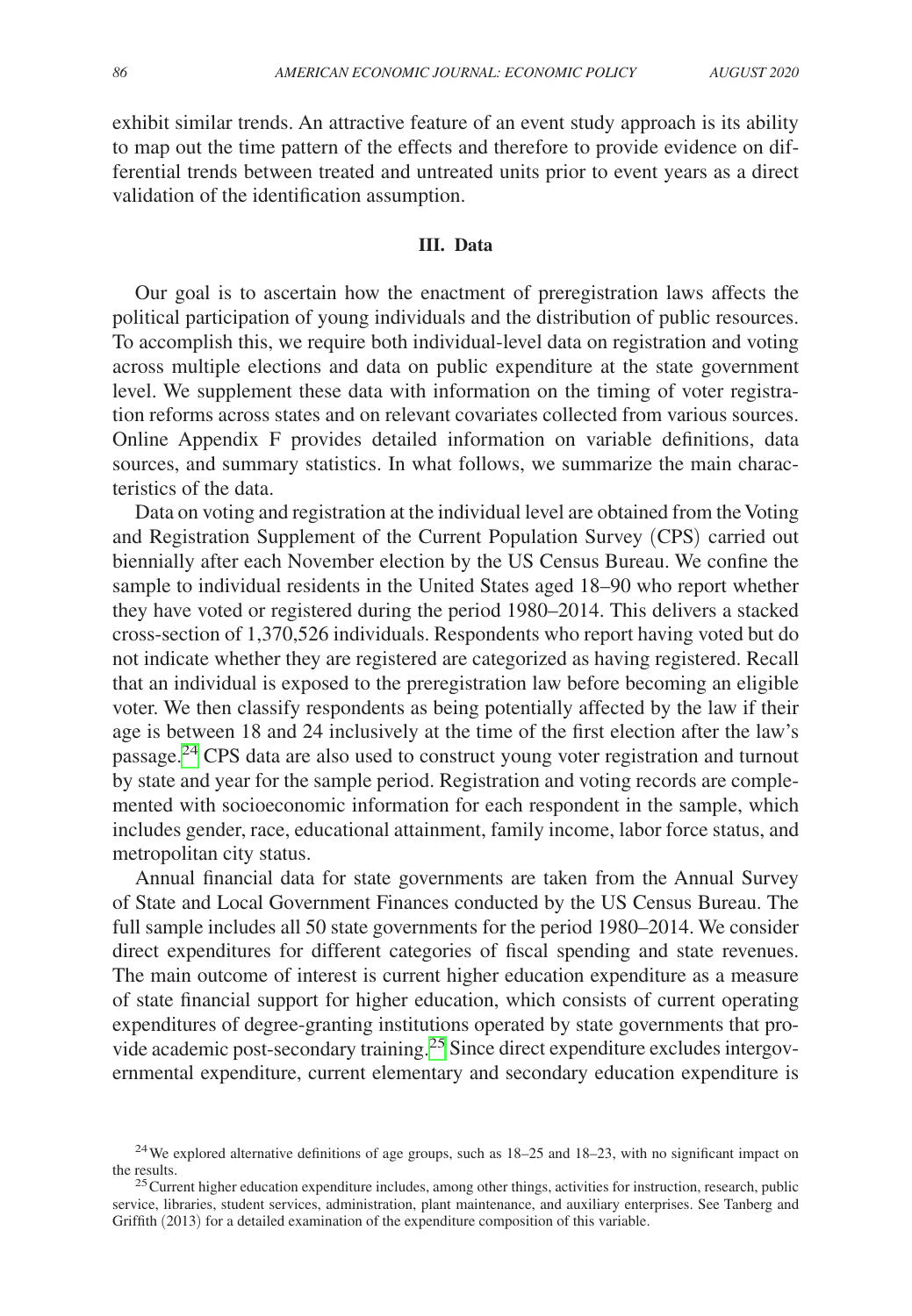taken from the Annual Survey of School System Finances.[26](#page-11-0) To control for potential confounders, we collect state-by-year political and socioeconomic information from various data sources.

As validation of the state-level data, we utilize higher education institution-level panel data from the Integrated Postsecondary Education Data System (IPEDS) published by the Delta Cost Project Database. The database provides annual data, usually collected at the beginning of July, for individual colleges, universities, and technical and vocational institutions in the United States, whether public or private, for-profit or not-for-profit. To account for sample attrition in the database, we focus on the 2005–2015 wave and, as in all the other datasets, let the sample period run until  $2014<sup>27</sup>$  This results in a panel of 3,714 institutions distributed over 50 US states, plus the District of Columbia, which reports information on enrollment, institutional characteristics, and institutional finances, including revenues and expenditures by source. Within the IPEDS survey, we consider state appropriation, which is state transfers actually received by institutions to meet current operating expenses, as an alternative measure of state financial support for higher education. One strength of using state appropriation as an outcome variable is that the recipients of these transfers—that is, the institutions—are geographically identifiable. This makes the measure suitable for a test of distributive politics by exploiting a contiguous border-county pairs empirical strategy (as discussed in Section V). To operationalize this strategy, we first create pairs of contiguous border counties, as presented in online Appendix Figure F1, which make it possible to distinguish between counties belonging to states that have introduced preregistration and those belonging to states that have not, as of 2014.[28](#page-11-2) We then use the 2010 USPS county zip code to georeference the panel of higher education institutions. The border-county pairs sample therefore contains a panel of 1,059 institutions located in 336 border counties, which yields 255 distinct border-county pairs. Of those, 99, formed by matching 123 counties, have different registration rules at some point in the sample.[29](#page-11-3)

#### **IV. Youth Enfranchisement**

We begin the analysis by empirically examining the effect of preregistration on young voter registration and turnout. To this end, we take advantage of the fact that preregistration reduces the cost of registering and in turn the cost of voting for young relative to other age groups. Since the age of an individual is a dimension along which the treatment varies, along with time and space, we first split the set of

<span id="page-11-0"></span><sup>&</sup>lt;sup>26</sup> According to the Census of Governments classification methodology, elementary and secondary education expenditure in the form of payments to public school systems is considered to be intergovernmental expenditure, that is, transfers from state governments to other government offices.

<span id="page-11-1"></span><sup>&</sup>lt;sup>27</sup>The IPEDS consists of three matched datasets that cover the waves  $1987-2015$ ,  $2005-2015$ , and  $2010-2015$ . The number of institutions surveyed in each dataset grows in each subsequent wave. We focus on the 2005–2015 wave since it includes the largest number of states that have adopted preregistration. Furthermore, it is preferable to the 2010–2015 wave since it considers a longer pre-treatment period, and to the 1987–2015 wave since it suffers less from sample attrition related to the selective erosion of the initial sample over the waves.<br><sup>28</sup> Alaska and Hawaii are dropped from the sample since they do not share a border with another state.<br><sup>29</sup> Online Appendix

<span id="page-11-3"></span><span id="page-11-2"></span>

with the all-county sample (panel A) in terms of state appropriations and institutional characteristics.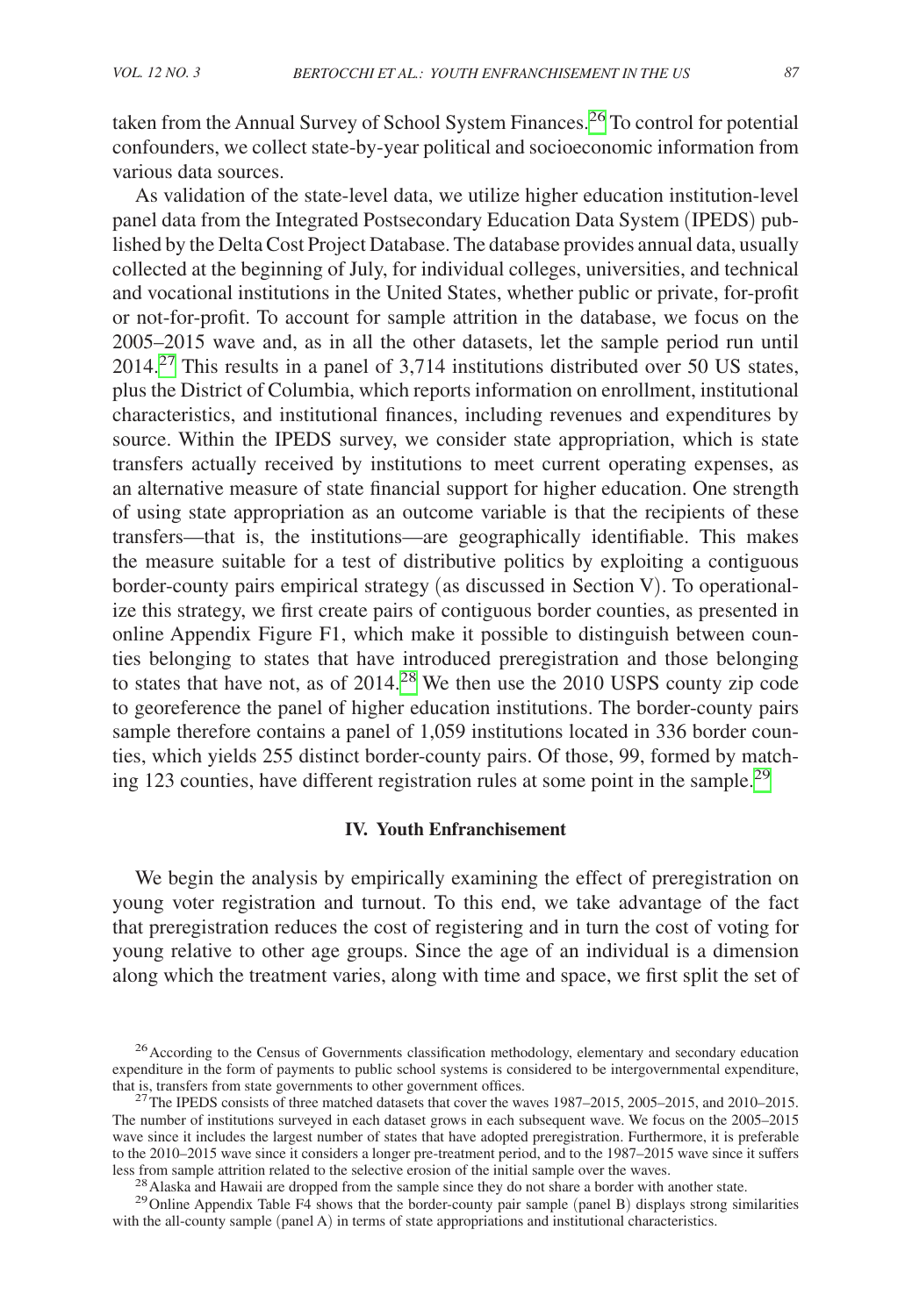individuals into two age groups: the young and the old. For each of them, we then use a difference-in-differences (hereafter DD) regression design, which compares electoral outcomes for individuals in states with preregistration and states without before and after voting reform is introduced. We operationalize the empirical strategy employing the following event study model based on a DD estimator:

(1) 
$$
Y_{i,s,t} = \delta_t + \delta_s + \pi \cdot X_{i,s,t} + \sum_{\tau=-5}^{3} \beta_{\tau} \cdot P_s \cdot \mathbf{1}(t - T_s = \tau) + \varepsilon_{i,s,t},
$$

where  $Y_{i,s,t}$  is an indicator variable set to 1 if individual *i* in state *s* in period *t* has registered or voted;  $\delta_t$  denote year fixed effects and are meant to control for time shocks, while state fixed effects, denoted by  $\delta_{\rm s}$ , are meant to account for unobserved state characteristics;  $X_{i,s,t}$  is a vector of time-varying individual characteristics; and  $\varepsilon_{i,s,t}$  is the error term which we cluster by state since treatments vary at the state-year level.

We define event time in terms of election years, which occur every even year. The treatment variable is constructed by interacting the indicator variable  $P_s$ , which is set to 1 if state *s* has ever implemented preregistration, with the event-time dummy  $1(t - T_s = \tau)$ , which is set to 1 if the observation time is  $\tau = -5, \ldots, 0, \ldots, 3$  election years from  $T_s$ , the year of the first election after treatment initiation in state *s*. Observations more than 5 elections before or more than 3 elections after  $T_s$  are captured by  $1(t - T_s = -5)$  and  $1(t - T_s = 3)$ , respectively. The year of the last election held before the treatment initiation ( $\tau = -1$ ) is the omitted election year.

[Figure 1](#page-13-0) plots the estimation results for the  $\beta<sub>\tau</sub>$  and the corresponding 95 percent confidence intervals using a specification of regression (1) that includes the state-specific time trends  $\delta_s \cdot t$  as controls to capture differences in the trends of state-level voter participation. The *x*-axis measures the election window around the treatment initiation while the *y*-axis measures the estimated impact of the treatment on voter registration. Each dot represents the average registration rates for the young (panel A) and the old (panel B) in the treated and untreated states in a particular election relative to the same outcome in the election prior to treatment. As one would expect, the dynamic pattern exhibits an increase of registration outcomes for the young after treatment initiation (although it is not statistically significant at the 5 percent level) with a zero (placebo) effect for the old. Panels A and B of online Appendix Figure A2 repeat variants of regression (1) with voting outcomes for the young and the old, respectively, as the dependent variable. The dynamic pattern is similar to that in Figure  $1<sup>30</sup>$  $1<sup>30</sup>$  $1<sup>30</sup>$ 

A potential shortcoming of regression (1) is that it does not allow for the inclusion of a full set of state-year interactions as controls, which can account for factors that may affect the political participation of individuals of all ages within a state in a particular election, such as, for example, a transitory increase in statewide electoral mobilization in close elections. To overcome this issue and at the same time increase the power of the estimates, we combine the DD models for the two age groups of

<span id="page-12-0"></span><sup>&</sup>lt;sup>30</sup> Online Appendix Figure A2 also shows that the results are robust to dropping state-specific linear trends for both registration and voting outcomes of the young (panels C and E) and the old (panels D and F).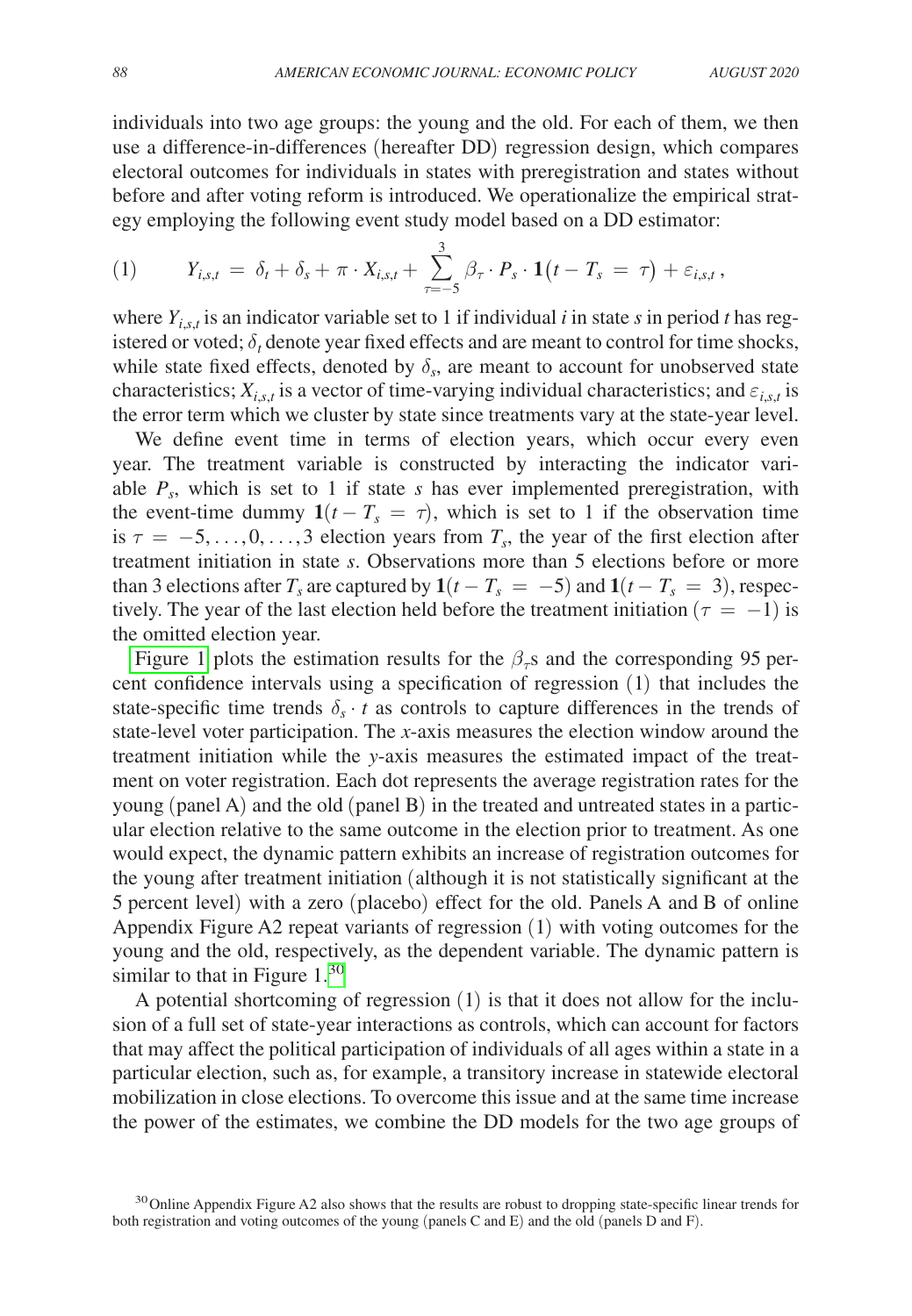<span id="page-13-0"></span>

Figure 1. Preregistration and Political Participation of Young and Old Voters

*Notes:* The dependent variables are Registering for individuals aged 18–24 (panel A) and Registering for individuals aged above 24 (panel B). The coefficients are least-squares estimates of the  $\beta_{\tau}$ s with −5  $\leq \tau \leq 3$  in a specification of regression (1) that includes state-specific time trends. All specifications include state fixed effects, year fixed effects, and respondents' characteristics (dummies for gender, black, Hispanic, educational attainment, family income, labor force status, metropolitan city status, and self-respondent). Vertical lines represent 95 percent confidence intervals based on standard errors clustered at the state level. The unit of observation is at the individual level. The samples consist of 163,879 young individuals and 1,186,658 old individuals from all 50 states, plus the District of Columbia, who report whether they have registered over the period 1980–2014. Event time is defined in (biennial) election years and tracks the election window around  $\tau = 0$ , the year of the first election after treatment initiation. The omitted election year is  $\tau = -1$ . See online Appendix F for details on data sources and variable definitions.

voters and develop a triple-difference (hereafter DDD) regression design, using old voters as placebo.

Formally, the empirical model to be tested is as follows:

(2) 
$$
Y_{i,a,s,t} = \delta_{s,t} + \delta_{a,t} + \delta_{a,s} + \pi \cdot X_{i,a,s,t} + 1(18 \le a \le 24) \cdot \sum_{\tau=-5}^{3} \beta_{\tau} \cdot P_s \cdot 1(t - T_s = \tau) + \varepsilon_{i,a,s,t},
$$

where  $Y_{i,a,s,t}$  is an indicator variable set to 1 if individual *i* belonging to age group *a* in state *s* in period *t* has registered or voted;  $\delta_{s,t}$  denote state-by-year fixed effects and are meant to non-parametrically control for state-specific shocks over time;  $\delta_{a,t}$ and  $\delta_{a}$ , include the full set of interactions between age-group fixed effects and time and state fixed effects and are meant to capture changes over time among the young nationwide and time-invariant characteristics of the young in the reform states, respectively; and  $\varepsilon_{i,a,s,t}$  is the error term that we cluster by state. The treatment variable is constructed here by interacting  $P_s \cdot \mathbf{1}(t - T_s = \tau)$  with the age-group dummy  $1(18 \le a \le 24)$ , which is set to 1 if the respondent belongs to the young group. The identification assumption for consistency of the estimates now relies on the absence of shocks that differentially affect the political participation of the young only in the preregistration states during the sample period.

[Figure 2](#page-14-0) plots the estimation results for the  $\beta<sub>τ</sub>$ s and the corresponding 95 percent confidence intervals using a baseline specification of regression (2), which excludes individual characteristics as controls. Each dot represents the average registration (panel A) and voting gap (panel B) between young and old in the treated and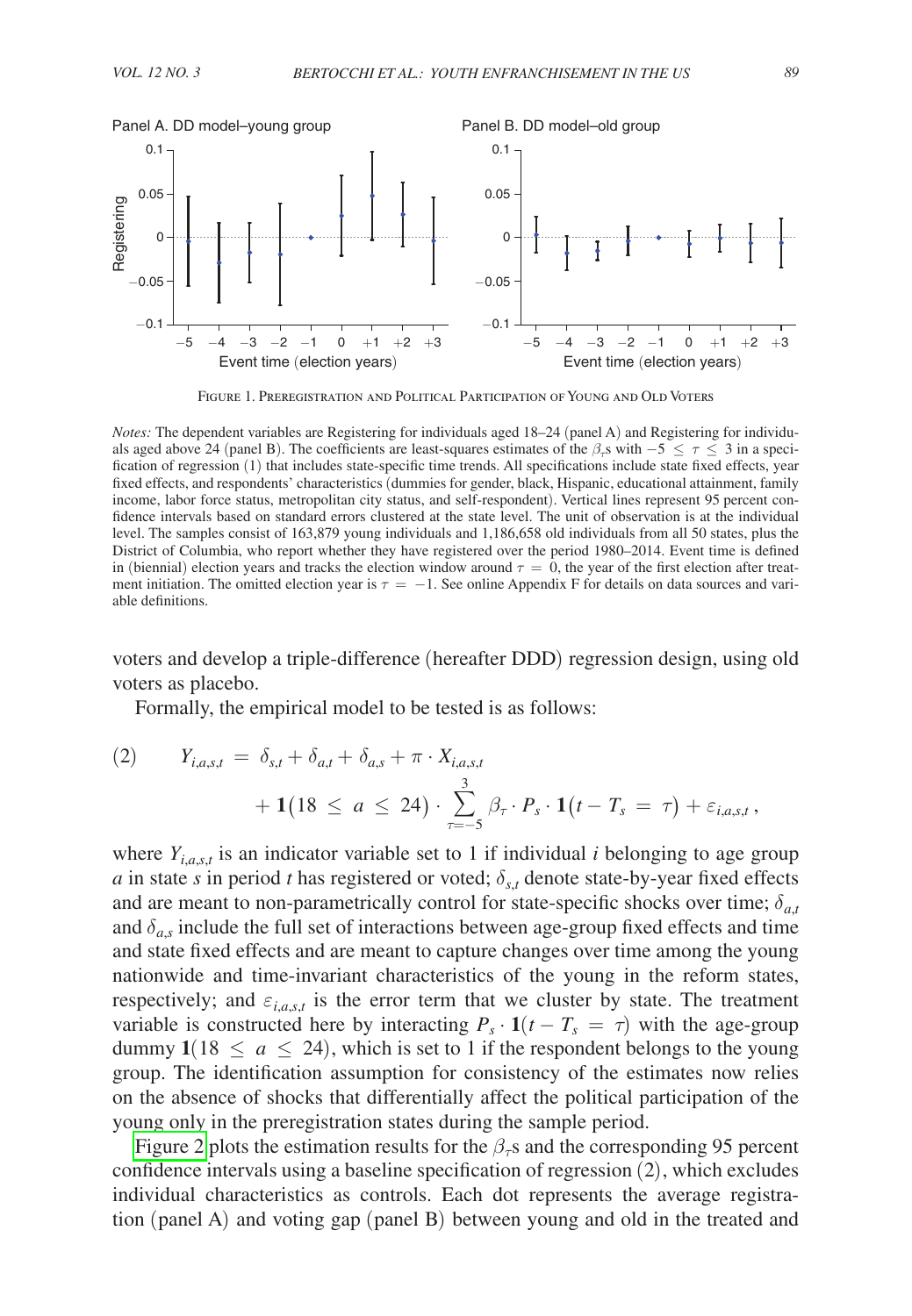<span id="page-14-0"></span>

Figure 2. Preregistration and Political Participation of Young Relative to Old Voters

*Notes:* The dependent variables are Registering (panel A) and Voting (panel B). The coefficients are least-squares estimates of the  $\beta_7$ s with  $-5 \leq \tau \leq 3$  in a specification of regression (2) that excludes  $X_{i,a,s,t}$  as controls. All specifications include state-by-year fixed effects, age-group-by-year fixed effects, and age-group-by-state fixed effects. Vertical lines represent 95 percent confidence intervals based on standard errors clustered at the state level. The unit of observation is at the individual level. The sample consists of 1,350,537 (1,358,545) individuals from all 50 states, plus the District of Columbia, who report whether they have registered (voted) over the period 1980–2014. Event time is defined in (biennial) election years and tracks the election window around  $\tau = 0$ , the year of the first election after treatment initiation. The omitted election year is  $\tau = -1$ . See online Appendix F for details on data sources and variable definitions.

untreated states in a particular election relative to the same gap in the election prior to treatment. As the pre-treatment dots indicate, the differential trends in the outcome of interest are statistically indistinguishable from one another in the election years leading up to the passage of the reform, which lends plausibility to the model's identifying assumption. The graphs also allow us to rule out unusual patterns of outcomes in the election years preceding the implementation of the reform, such as an Ashenfelter Dip originating from mean reversion at the onset of the preregistration reform, since the estimated coefficients remain almost unchanged during the pre-treatment period. After treatment initiation, we instead observe a significant change in political participation, with a reduction of the registration and voting gap between young and old voters, which is consistent with the DD estimates. The pattern of voter registration is remarkably similar to that of voter turnout, apart from the fact that the decline in the voter turnout gap is less pronounced in the first election after treatment and becomes larger in the second and third elections after treatment. A delay in the reform's effect is reasonable in this context, since preregistration is a provision targeted at 16- and 17-year-olds who become eligible voters and therefore are effectively exposed to the treatment more than a year after the implementation of the law.

Online Appendix Figures A3 and A4 report robustness checks for registration and voting respectively under the preferred event studies specification, which is based on the DDD estimator as follows: (i) including respondents' characteristics as controls (panel A) in order to address concerns of omitted variable bias; (ii) keeping only eventually treated states in the sample (panel B), thereby relying only on variation in the exact time of the law's passage; (iii) balancing the sample such that the treated states that implemented later in time and have less than two post-treatment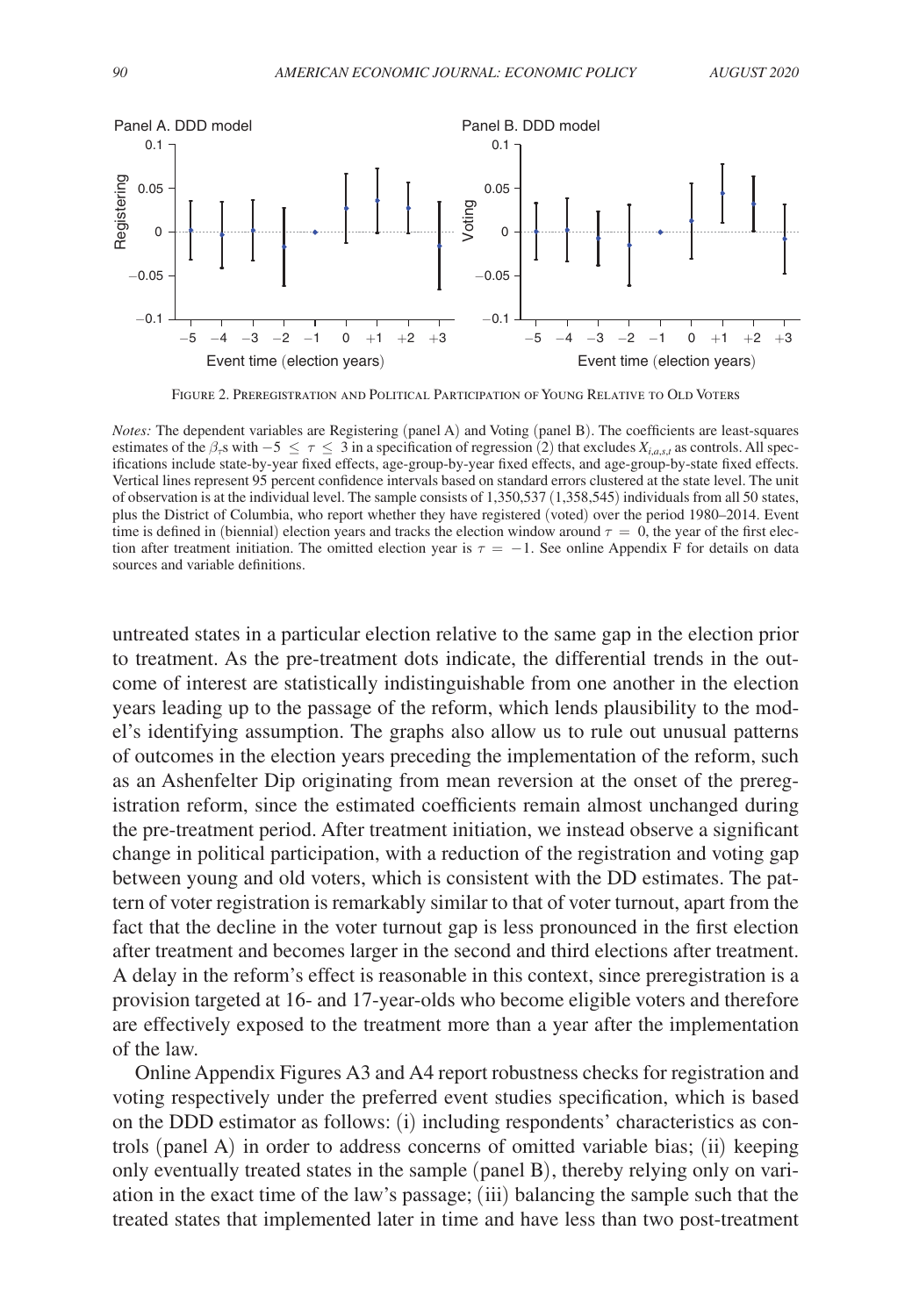elections are excluded (panel C), since an unbalanced sample might pick up demographic changes from states exiting the event window; (iv) sequentially excluding each group of states that implemented preregistration in the same year (panel D–H), in order to check whether our findings are driven by only a few states; and (v) adding a set of interactions between event time and age-group dummies with indicators for EDR and online registration (panel I), in order to control for other state policies that may potentially impact on the political participation of the young and are contemporaneous with preregistration. Reassuringly, across all specifications, the magnitudes and standard errors remain similar, confirming the pattern in Figure  $2<sup>31</sup>$ 

[Table 1](#page-16-0) summarizes the magnitude and the statistical significance of the DDD event study estimates for both voter registration and turnout. We refer to columns 1 and 4 for the baseline specification and to columns 2 and 5 for the baseline specification augmented with the full set of respondents' characteristics as controls. For the sake of brevity, even though the underlying model includes the pre-event interaction terms, we display only the  $\beta_{\tau}$ s for  $\tau \geq 0$ . Inspecting columns 2 and 5 reveals that the registration and voting gaps between young and old voters in treated states in the first post-treatment election decline by 2.7 and 1.4 percentage points, respectively. The initial effect is followed by an even larger reduction of 4 and 5.1 percentage points in the second post-treatment election, and 2.4 and 2.9 percentage points in the third. The fact that the effect lasts up to three elections is partly explained by the presence in the sample of a few treated states with such a long post-treatment exposure. In columns 3 and 6, we finally estimate the average changes in the outcomes following the event, controlling again for respondents' characteristics. To identify the post-treatment time, we estimate a specification of regression (2) that replaces  $1(t - T_s = \tau)$  with  $1(t \geq T_s)$ , an indicator variable set to 1 if individual *i* is resident in a state *s* that implements preregistration at some point and responds in any election year  $t$  after (and including)  $T_s$ . Hence, the treatment effect is captured here by the coefficient of the triple interaction term  $1(18 \le a \le 24) \cdot P_s \cdot 1(t \ge T_s)$ . The estimated coefficients indicate that the implementation of preregistration reduces the voter registration and turnout gaps by 9.7 percent and 7.4 percent respectively on average, relative to the pre-treatment means, in states with preregistration compared to states without preregistration.[32](#page-15-1)

To conclude, the analysis confirms that preregistration accomplishes the intended task of boosting the political involvement of young citizens by increasing their actual participation at the polls, with a consequent reduction in the registration and voting gap vis-à-vis old voters. In the next section, we turn to the main research question whether this de facto enfranchisement episode is accompanied by an increase in public resources allocated to the newly enfranchised constituency.

<span id="page-15-0"></span><sup>&</sup>lt;sup>31</sup>We also test for the sensitivity of the results to small changes in the first election after treatment initiation since in a few states preregistration is implemented shortly before the upcoming election. For example, in Delaware the law was introduced on September 8, 2010, while the first post-treatment election was on November 2, 2010.<br>There is little effect on the results. These additional estimates are not reported for the sake of brevity.

<span id="page-15-1"></span> $32$  The estimation results are consistent with those obtained by Holbein and Hillygus (2016), who find a positive impact of about 8 percent for preregistration on the turnout of young voters in Florida.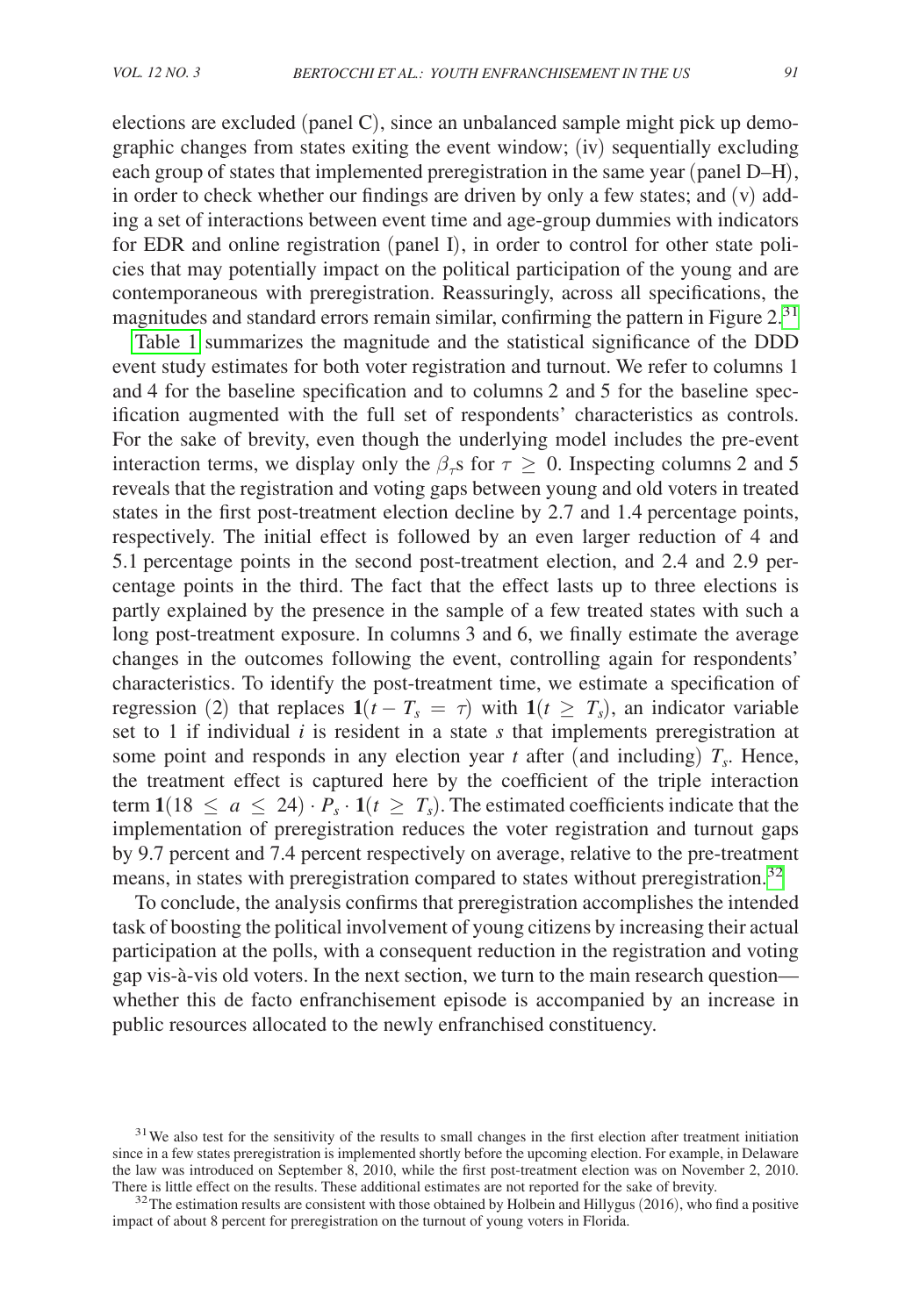<span id="page-16-0"></span>

|                                                                                                                           | Registering                 |                             |                                        |                             | Voting                      |                             |  |
|---------------------------------------------------------------------------------------------------------------------------|-----------------------------|-----------------------------|----------------------------------------|-----------------------------|-----------------------------|-----------------------------|--|
|                                                                                                                           | (1)                         | (2)                         | (3)                                    | (4)                         | (5)                         | (6)                         |  |
| Age-group indicator<br>$\times P_s$ indicator<br>$\times$ indicator for:                                                  |                             |                             |                                        |                             |                             |                             |  |
| $\tau = 0$                                                                                                                | 0.027<br>(0.020)            | 0.027<br>(0.019)            |                                        | 0.013<br>(0.021)            | 0.014<br>(0.022)            |                             |  |
| $\tau = 1$                                                                                                                | 0.036<br>(0.018)            | 0.040<br>(0.019)            |                                        | 0.044<br>(0.017)            | 0.051<br>(0.018)            |                             |  |
| $\tau = 2$                                                                                                                | 0.027<br>(0.015)            | 0.024<br>(0.014)            |                                        | 0.032<br>(0.015)            | 0.029<br>(0.016)            |                             |  |
| $\tau = 3$                                                                                                                | $-0.016$<br>(0.025)         | $-0.019$<br>(0.023)         |                                        | $-0.008$<br>(0.020)         | $-0.010$<br>(0.020)         |                             |  |
| Age-group indicator<br>$\times P_s$ indicator                                                                             |                             |                             |                                        |                             |                             |                             |  |
| $\times$ indicator for $t \geq T_s$                                                                                       |                             |                             | 0.023<br>(0.009)                       |                             |                             | 0.021<br>(0.008)            |  |
| State-by-year fixed effects<br>Age-group-by-year fixed effects<br>Age-group-by-state fixed effects<br>Individual controls |                             | ✓                           | ✓<br>$\checkmark$<br>✓<br>$\checkmark$ | ✓                           | $\checkmark$                | ✓                           |  |
| Mean at omitted time<br>$R^2$<br><b>Observations</b>                                                                      | 0.183<br>0.051<br>1,350,537 | 0.183<br>0.118<br>1,350,537 | 0.238<br>0.118<br>1,350,537            | 0.230<br>0.082<br>1,358,545 | 0.230<br>0.156<br>1,358,545 | 0.285<br>0.156<br>1,358,545 |  |

Table 1—Preregistration and Political Participation of Young Relative to Old Voters

*Notes:* State-level clustered standard errors are in parentheses. The dependent variables are Registering (columns 1–3) and Voting (columns 4–6). The coefficients are least-squares estimates of the  $\beta_7$ s with −5 <  $\tau$  < 3 in specifications that deviate from regression (2) as follows: columns 2, 3, 5, and 6 add respondents' characteristics (dummies for gender, black, Hispanic, educational attainment, family income, labor force status, metropolitan city status, and self-respondent); and columns 3 and 6 replace  $\mathbf{1}(t - T_s = \tau)$  with  $\mathbf{1}(t \ge T_s)$  from columns 2 and 5. All specifications include state-by-year fixed effects, age-group-by-state fixed effects, and age-group-by-year fixed effects. The mean in the omitted time is averaged registering and voting gaps at  $\tau = -1$  in columns 1, 2, 4, and 5, and at  $t < T_s$  in columns 3 and 6. See the note to Figure 2 for details on sample size and estimation strategy and online Appendix F for details on data sources and variable definitions.

#### **V. Political Responsiveness**

In this section, we test the link between preregistration and government spending with particular focus on higher education expenditure, the type of policy for which the young have the strongest preference. To do so, we take advantage of the variation in treatment dates among states in a DD regression design. The identifying assumption underlying this approach is that unobserved state characteristics, which might have affected fiscal policies chosen by governors, are uncorrelated with the timing of preregistration. The fact that the timing of preregistration varies quite significantly across treated states and that governors exert limited authority over preregistration lawmaking lend plausibility to the identifying assumption. Nonetheless, the possibility that state-level reforms respond to state-specific dynamics remains a valid concern. To further investigate this issue, we show in online Appendix Table A1 that a large number of state characteristics fail to predict the timing of preregistration enactment. In addition, we show in online Appendix Table A2 that the same set of state characteristics fails to be predicted by preregistration. Exceptions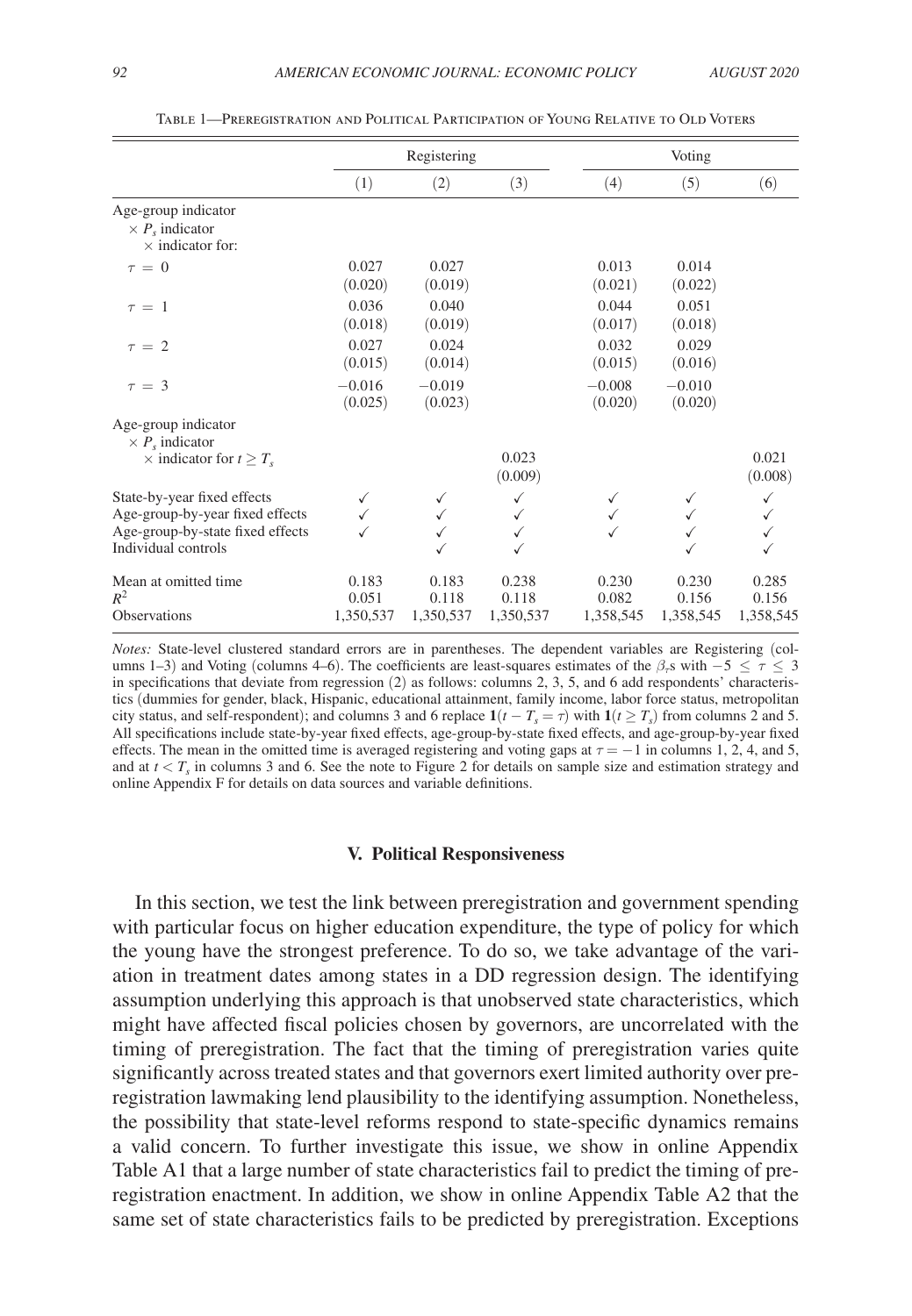are personal income and the unemployment rate; however, this is not surprising since the majority of reform states implemented preregistration starting from 2007. Hence, an important factor contemporaneous to preregistration was the 2008 financial crisis, which had adverse and regionally diverse effects on per capita income and, in turn, on higher education expenditure. To account for these potential threats to internal validity, we include the logarithm of per capita income in our baseline specification.<sup>33</sup>

We directly test for the absence of differential pre-treatment trends in the outcome of interest between states with preregistration and states without by estimating the following event study model based on a DD estimator:

(3) 
$$
\ln(Y_{s,t}) = \delta_t + \delta_s + \pi \cdot X_{s,t} + \sum_{\tau=-10}^{4} \beta_{\tau} \cdot P_s \cdot \mathbf{1}(t - T_s = \tau) + \varepsilon_{s,t}
$$

where  $Y_{s,t}$  is the per capita current higher education expenditure in state *s* in year *t*;  $\delta_t$  and  $\delta_s$  denote year and state fixed effects;  $X_{s,t}$  is a vector of time-varying state characteristics; and  $\varepsilon_{s,t}$  is the error term which we cluster by state to capture serial correlation within states.

Since data are annual, event time is defined here in terms of fiscal years. As previously defined, the treatment variable is constructed by interacting the indicator variable  $P_s$  with the event-time dummy  $1(t - T_s = \tau)$ , where  $\tau = -10, \ldots, 0, \ldots, 4$ and  $T<sub>s</sub>$  is the year of the preregistration initiation in state *s*. We omit the fiscal year before the treatment initiation ( $\tau = -1$ ) and censor the endpoints of the event-time window, including an indicator for up to 10 fiscal years before and 4 fiscal years after treatment initiation. Using regression (3), fixed differences across states, common shocks varying nonlinearly over time, and observable confounding variables are all removed from the estimated effect of preregistration. As a result, the  $\beta_{\tau}$ s should capture trend breaks in the outcomes of interest that coincide precisely with the timing of preregistration initiation.

Estimation results for regression (3) and the associated 95 percent confidence intervals are shown in [Figure 3.](#page-18-0) The *x*-axis measures the fiscal-year window around the treatment initiation while the *y*-axis measures the estimated impact of the treatment on higher education expenditure. Each dot then represents the average difference in higher education expenditure between treated and untreated states in a particular fiscal year relative to the same difference in the fiscal year prior to treatment. In panel A, we begin by estimating a baseline version of regression (3), which includes only the logarithm of per capita income in the vector  $X_{s,t}$ . The panel shows no differential trends in the outcome variable prior to the events. This suggests that higher education expenditure trends would have been the same in all states in the absence of the treatment. Following the reform, higher education ceases to trend similarly. In fact, the series begins trending noticeably upward starting from the second post-event fiscal year. Although there are no preexisting differential trends, one potential shortcoming of the baseline regression is that it does not allow for state-specific time trends. These might help in capturing omitted factors that may bias

<span id="page-17-0"></span><sup>33</sup>The unemployment rate is initially not included since it failed to predict higher education expenditure. Nonetheless, for completeness we include it as a regressor in a more saturated version of the model.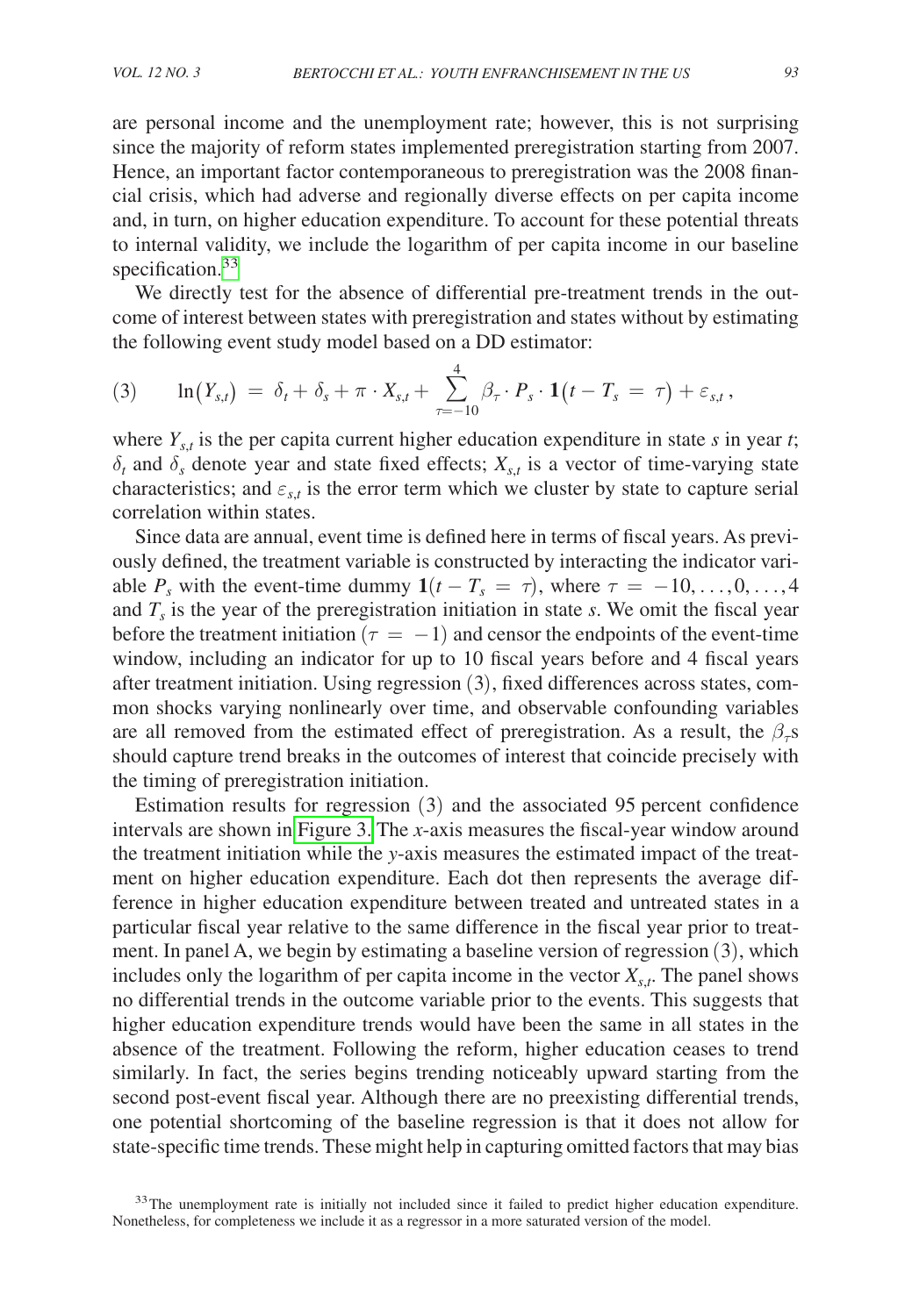<span id="page-18-0"></span>

Figure 3. Preregistration and Higher Education Expenditure

*Notes:* The dependent variable is per capita current higher education expenditure. All regressions assign equal weight to each state and year. The coefficients are least-squares estimates of the  $\beta_r s$  with  $-10 \leq \tau \leq 4$  in a specification of regression (3) that adds ln(per capita income) as a control in panel A and also state-specific time trends in panel B. All specifications include year fixed effects and state fixed effects. Vertical lines represent 95 percent confidence intervals based on standard errors clustered at the state level. The unit of observation is at the state level. The sample includes all 50 states over the period 1980–2014. Event time is defined in fiscal years and tracks the fiscal window around  $\tau = 0$ , the first fiscal year post-treatment initiation. The omitted fiscal year is  $\tau = -1$ . See online Appendix F for details on data sources and variable definitions.

the estimates when  $\tau \geq 0$ . Panel B in Figure 3 displays coefficients from an event study regression which also includes  $\delta_s \cdot t$ . As one would expect, the dynamic pattern is similar to the one reported in panel A prior to the events. In the post-treatment period, however, the positive impact of preregistration on higher education spending has a lag of one year and lasts through the end of the sample. Overall, the findings of Figure 3 suggest a large treatment effect even when accounting for unobserved trends in, for example, political activism and youth mobilization.

In online Appendix Figure A5, we perform robustness analyses that build on the preferred event study specification, which includes state-specific time trends. In a more flexible specification, we saturate the model by adding time-varying state confounders that reflect socioeconomic characteristics (panel A), political attributes (panel B), fiscal factors (panel C), other registration reforms implemented in the same period of preregistration, such as NVRA, EDR, and online registration (panel D), as well as all covariates simultaneously (panel E). The consistent finding across all specifications is that education expenditure increases after preregistration laws are enacted. The estimates are also robust to the inclusion of region-by-year fixed effects (panel F). Dropping the never treated states from the estimation sample produces very similar results (panel G), as does balancing the sample by considering only treated states with more than four post-treatment fiscal years (panel H). These results suggest that the effect on higher education expenditure is identified mainly from variation in the timing of preregistration reform among the states that implemented it.<sup>[34](#page-18-1)</sup>

<span id="page-18-1"></span><sup>&</sup>lt;sup>34</sup>In line with the analysis carried out in Section IV, panels I–O of online Appendix Figure A5 report event studies for robustness checks in which we sequentially exclude each group of states implementing the reform in the same year. Results are robust across all the different specifications. This suggests that the results capture a general relationship between preregistration provisions and fiscal policy outcomes, rather than the influence of only a small group of states.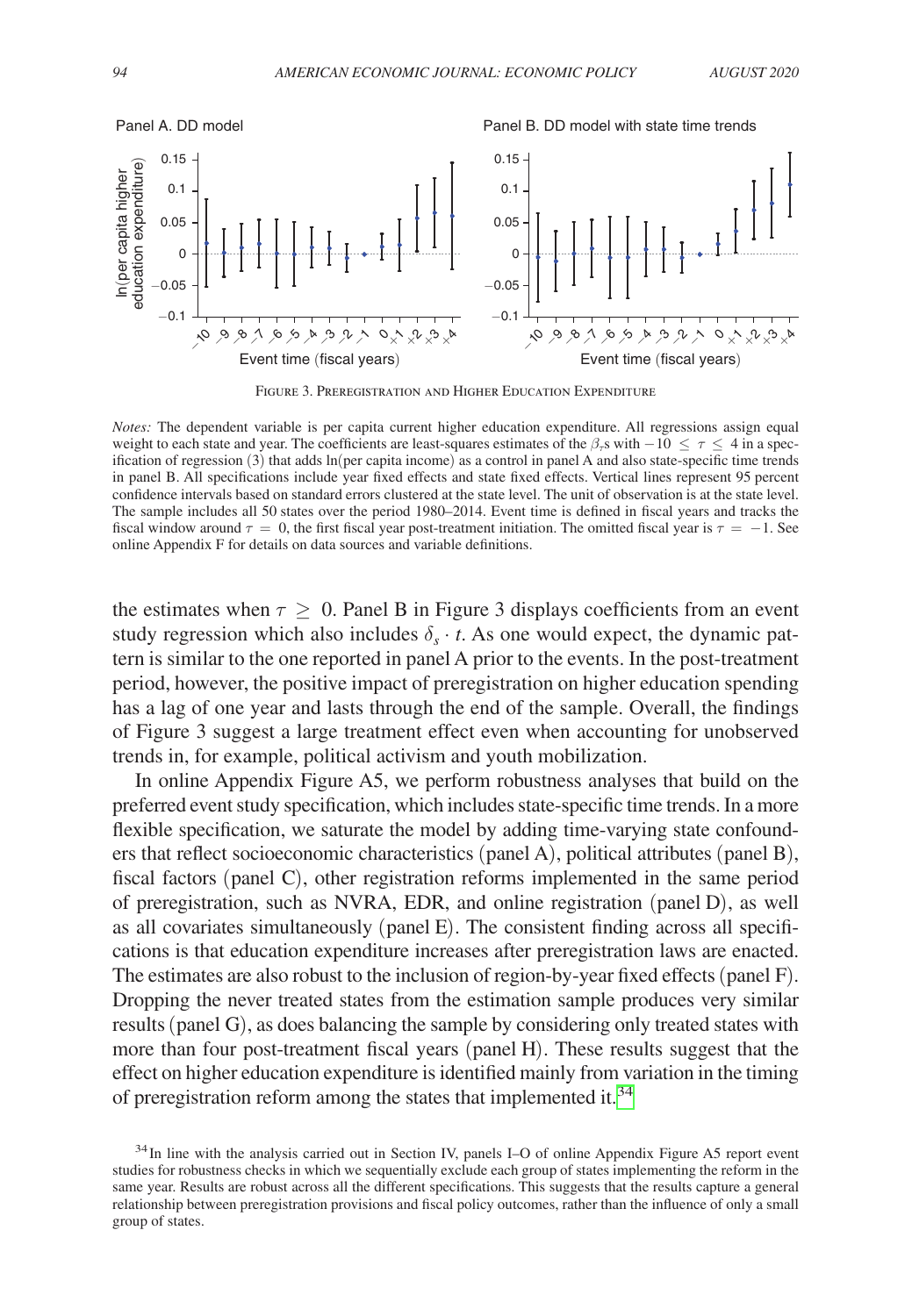<span id="page-19-0"></span>

|                                                                                                   | In(per capita higher education expenditure) |                  |                  |                  |                  |  |
|---------------------------------------------------------------------------------------------------|---------------------------------------------|------------------|------------------|------------------|------------------|--|
|                                                                                                   | (1)                                         | (2)              | (3)              | (4)              | (5)              |  |
| $P_{s}$ indicator<br>$\times$ indicator for:                                                      |                                             |                  |                  |                  |                  |  |
| $\tau = 0$                                                                                        | 0.012<br>(0.010)                            | 0.016<br>(0.009) | 0.018<br>(0.009) | 0.022<br>(0.010) |                  |  |
| $\tau = 1$                                                                                        | 0.015<br>(0.020)                            | 0.037<br>(0.017) | 0.038<br>(0.015) | 0.039<br>(0.017) |                  |  |
| $\tau = 2$                                                                                        | 0.057<br>(0.026)                            | 0.070<br>(0.023) | 0.071<br>(0.022) | 0.064<br>(0.022) |                  |  |
| $\tau = 3$                                                                                        | 0.066<br>(0.027)                            | 0.081<br>(0.027) | 0.085<br>(0.027) | 0.078<br>(0.028) |                  |  |
| $\tau = 4$                                                                                        | 0.061<br>(0.042)                            | 0.111<br>(0.025) | 0.114<br>(0.025) | 0.106<br>(0.027) |                  |  |
| $P_{s}$ indicator<br>$\times$ indicator for $t \geq T_s$                                          |                                             |                  |                  |                  | 0.051<br>(0.021) |  |
| State fixed effects<br>Year fixed effects<br>State time trends<br>Other reforms<br>State controls | ✓                                           |                  |                  | ✓                | ✓                |  |
| $R^2$<br><b>Observations</b>                                                                      | 0.935<br>1,750                              | 0.972<br>1,750   | 0.972<br>1,750   | 0.975<br>1,750   | 0.975<br>1,750   |  |

Table 2—Preregistration and Higher Education Expenditure

*Notes:* State-level clustered standard errors are in parentheses. The dependent variable is per capita current higher education expenditure. The coefficients are least-squares estimates of the  $\beta_r$ s with  $-10 \le \tau \le 4$  in specifications that deviate from regression (3) as follows: column 2 adds state-specific time trends; column 3 adds other registration reforms (dummies for NRVA, EDR, and online registration); column 4 adds state controls, including socioeconomic variables (population, median age, share of 16–25 age group, post-secondary enrollment, share of blacks, share of whites, inequality, and unemployment rate), political variables (dummies for gubernatorial election year, incumbent, year of term, governor runs in next election, governor not eligible to run again, Democratic governor, previous-term Democratic governor, political competition, and gubernatorial turnout rate), and fiscal variables (total expenditure, share of current expenditure, and total taxes); and column 5 replaces  $\mathbf{1}(t - T_s = \tau)$ with  $\mathbf{1}(t \geq T_s)$  from column 4. All regressions include year fixed effects, state fixed effects, and ln(per capita income). See the note to Figure 3 for details on sample size and estimation strategy and online Appendix F for details on data sources and variable definitions.

To provide an idea of magnitudes, [Table 2](#page-19-0) reports estimates of the event study coefficients that were shown graphically. All models include state and year fixed effects and, for the sake of brevity, only display coefficients for  $\tau \geq 0$ . Because the dependent variable is in logarithmic form, the coefficient estimates can be interpreted roughly as percentage changes. Column 1 reports the estimates of the baseline specification. Column 2 adds state-specific time trends as controls. Columns 3 and 4 sequentially include other registration reforms and state-specific characteristics as additional regressors. The magnitudes and standard errors are relatively stable across specifications but somewhat larger once we control for state-specific characteristics. The impact of preregistration is stronger two years after treatment initiation. The dynamic effect therefore mirrors that of voter participation, as illustrated in Section IV. Since gubernatorial elections are held in reform states on average two years after the law's passage and in most cases are won by non-incumbents, the timing of the effects suggests that the decisions to approve preregistration and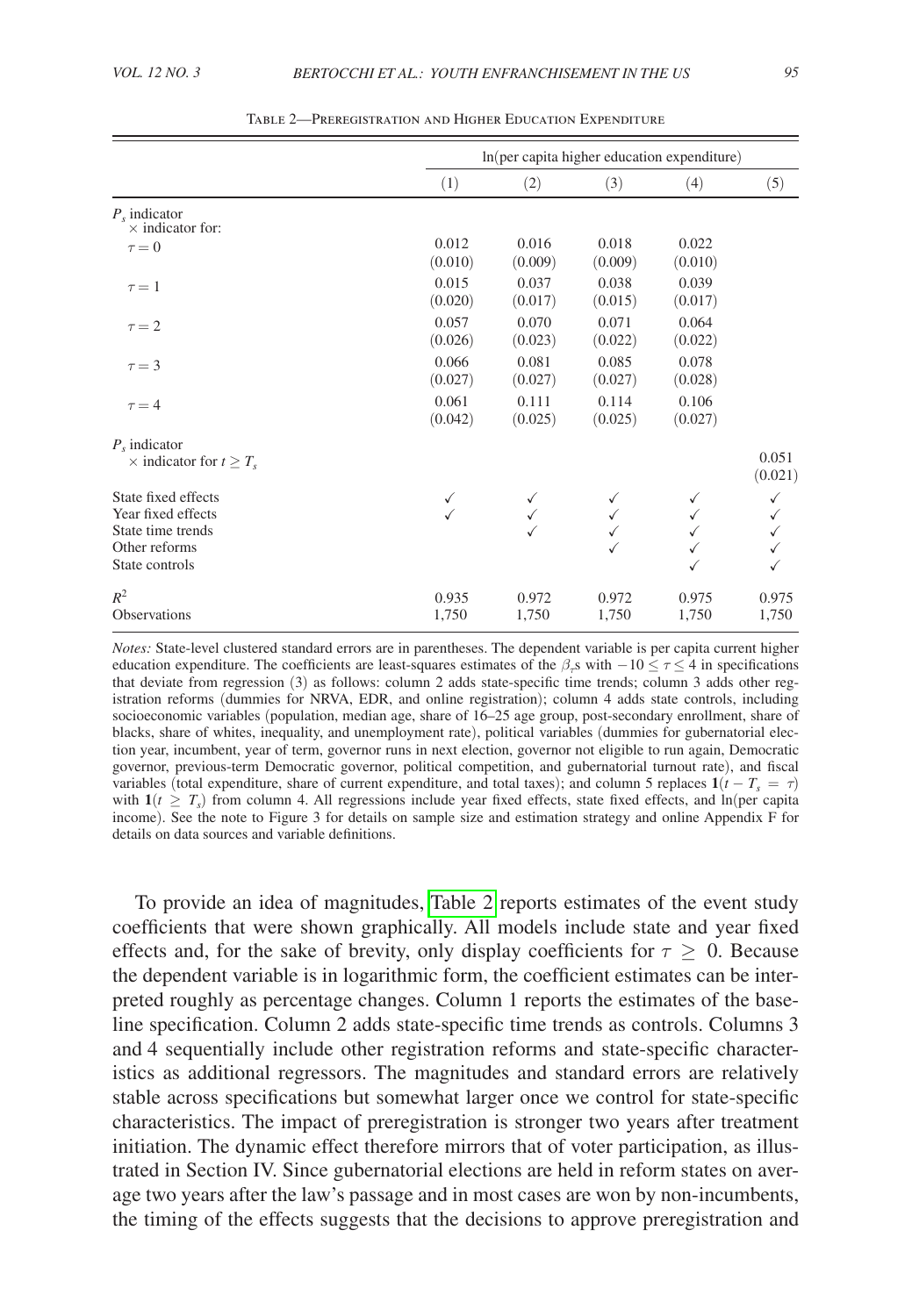the choice of how much to spend on education are unlikely to be codetermined, which provides further confirmation of the identifying assumption underlying the empirical strategy.<sup>[35](#page-20-0)</sup>

Finally, column 5 presents estimates of the most saturated specification after replacing  $1(t - T_s = \tau)$  with  $1(t \geq T_s)$  in order to evaluate the average post-treatment effect of preregistration on per capita higher education expenditure. We find a statistically significant increase of 5.1 percent in the outcome of interest. At the (pre-treatment) mean of around \$492.72, this corresponds to an increase of about \$25.13 per capita in higher education expenditure in those states that, at some point in time, adopted preregistration. To finance an equivalent increase by means of the income tax would require an average increase of 0.1 percentage points in the income tax rate, evaluated at the (pre-treatment) mean income of \$24,956.

We have so far focused on higher education expenditure since it directly affects the prospects of young soon-to-become voters. Since they have already graduated from high school or are near to doing so, we expect preregistration to have no effect on state spending on primary and secondary education. Panel A in online Appendix Figure A6 plots event study coefficients and confidence intervals from the estimation of regression (3) in its most saturated version, where we replace higher education expenditure with elementary and secondary education expenditure as the dependent variable. Reassuringly, the estimates confirm the zero (placebo) effect of preregistration on government school spending.[36](#page-20-1)

Finally, we check the potential impact of preregistration on other categories of fiscal spending. To accomplish this, panels E–O of online Appendix Figure A6 repeat variants of regression (3) with all categories of current government expenditures other than higher education and with general revenue as the dependent variable. We detect variations of negative sign in the spending on employee retirement and financial administration. The former includes expenditures for which the young do not have a strong preference, while the latter reflects government spending overhead. Taken together, these results are consistent with governments becoming more accountable to the young, and the additional spending on higher education occurring at the expense of other fiscal categories.

# A. *Heterogeneity*

The above results indicate that preregistration shifts government spending toward higher education. Guided by the theoretical predictions discussed in Section II, this section goes on to explore the nonlinear effects of preregistration on higher education expenditure by grouping reform states on the basis of variables capturing political competition and the demographics of the population. As a proxy for political competition, we utilize the electoral margin of victory. Smaller values of this variable correspond to gubernatorial elections with stiffer political competition. The

<span id="page-20-0"></span><sup>&</sup>lt;sup>35</sup> Among the reform states, a non-incumbent candidate won the first post-treatment election in California, Florida, Hawaii, Louisiana, Massachusetts, North Carolina, Oregon, and Rhode Island.

<span id="page-20-1"></span> $<sup>36</sup>$  Panels B–D in online Appendix Figure A6 show zero (placebo) effects also on variables related to the young</sup> that should not be affected by the reform, such as the share of the young in population, educational attainment, and youth unemployment.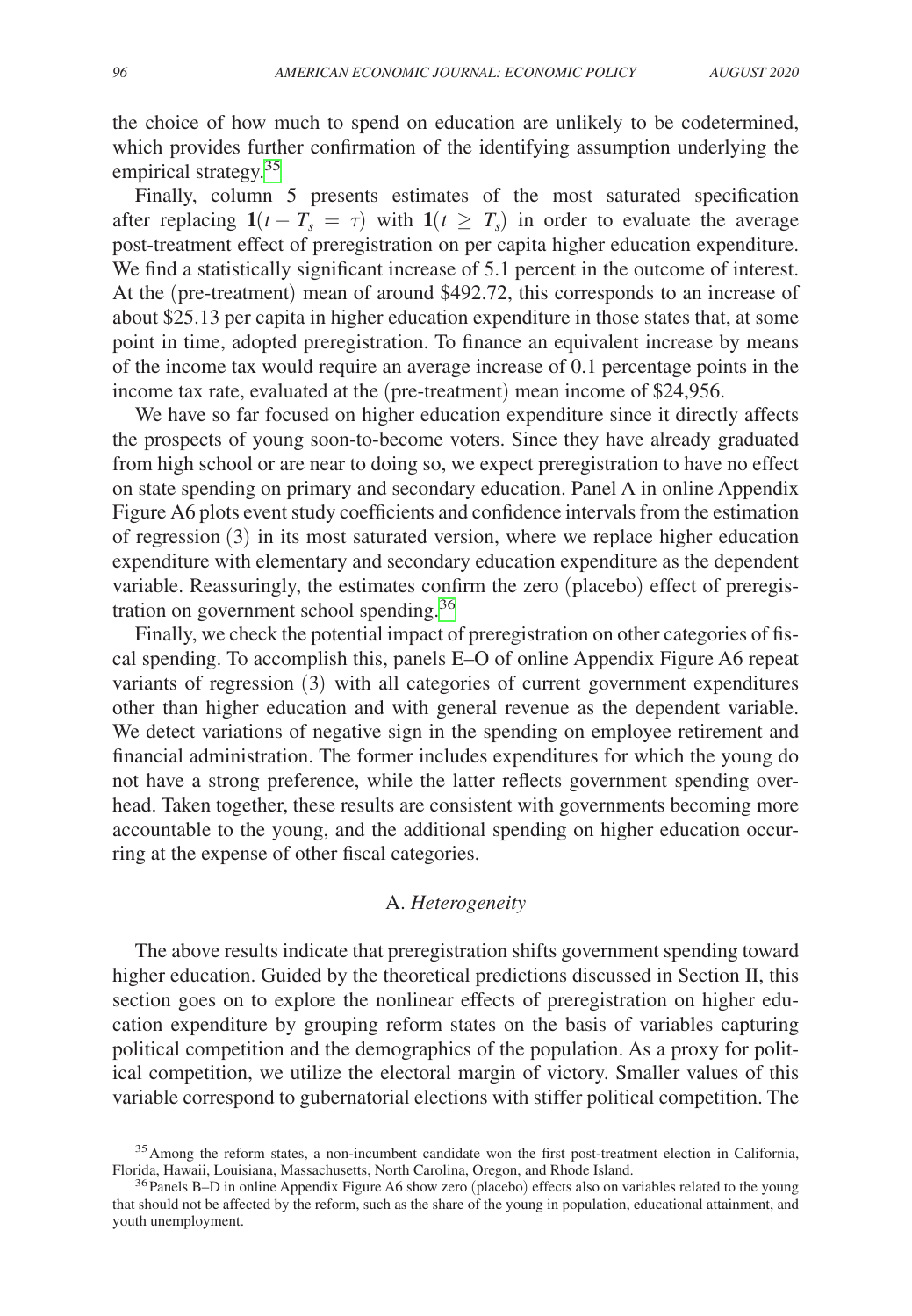<span id="page-21-1"></span>

Figure 4. Preregistration and Higher Education Expenditure—Heterogeneity

*Notes:* The dependent variable is per capita current higher education expenditure. The coefficients are least-squares estimates of the  $\beta_{\tau}$ s with  $-10 \leq \tau \leq 4$  in a specification of regression (3) that includes state-specific time trends and all covariates listed in the note to Table 2, other than political competition in panel A and the share of the 16–25 age group in panel B. All specifications include year fixed effects, state fixed effects, and state-specific time trends. Vertical lines represent 95 percent confidence intervals based on standard errors clustered at the state level. Specifications in panel A use eventually treated states where the initial level of the electoral margin of victory is either above or below the sample median (represented by circle and diamond dots, respectively). Specifications in panel B use eventually treated states where the initial share of the 16–25 age group is either above or below the sample median (represented by circle and diamond dots, respectively). The initial level of electoral margin of victory or share of the 16–25 age group is averaged over event time  $-10 \leq \tau \leq -1$  while the sample median is the median of the initial level of electoral margin of victory or share of the 16–25 age group. See online Appendix F for details on data sources and variable definitions.

demographics of the population is captured by the share of the 16–25 age group in the population. In order to check for heterogeneity, we split the set of states that have adopted preregistration into two subsets, according to whether political competition and the share of the young are above or below the median in the pre-treatment period.

[Figure 4](#page-21-1) presents the estimation results and corresponding 95 percent confidence intervals for the event study regression based on  $(3)$ .<sup>[37](#page-21-0)</sup> The pre-treatment results show no evidence of differential trends in higher education expenditure in the fiscal years leading up to the adoption of preregistration. We observe that after treatment initiation reform states with weaker political competition (panel A) and a larger share of young individuals (panel B) show greater responsiveness to the introduction of preregistration. This is consistent with the hypothesis that voters affect policies, as rationalized in online Appendix E.

# B. *Higher Education Institution-Level Analysis*

The state-level analysis employs higher education expenditure as a measure of state financial support for higher education. As an alternative measure, we now adopt state appropriation, that is, state funds actually *received* by higher education

<span id="page-21-0"></span> $37$  Given the small number of clusters, we check the robustness of the estimates using a wild bootstrap technique. The *p*-values found using the clustered standard errors and the wild bootstrap procedure are very similar.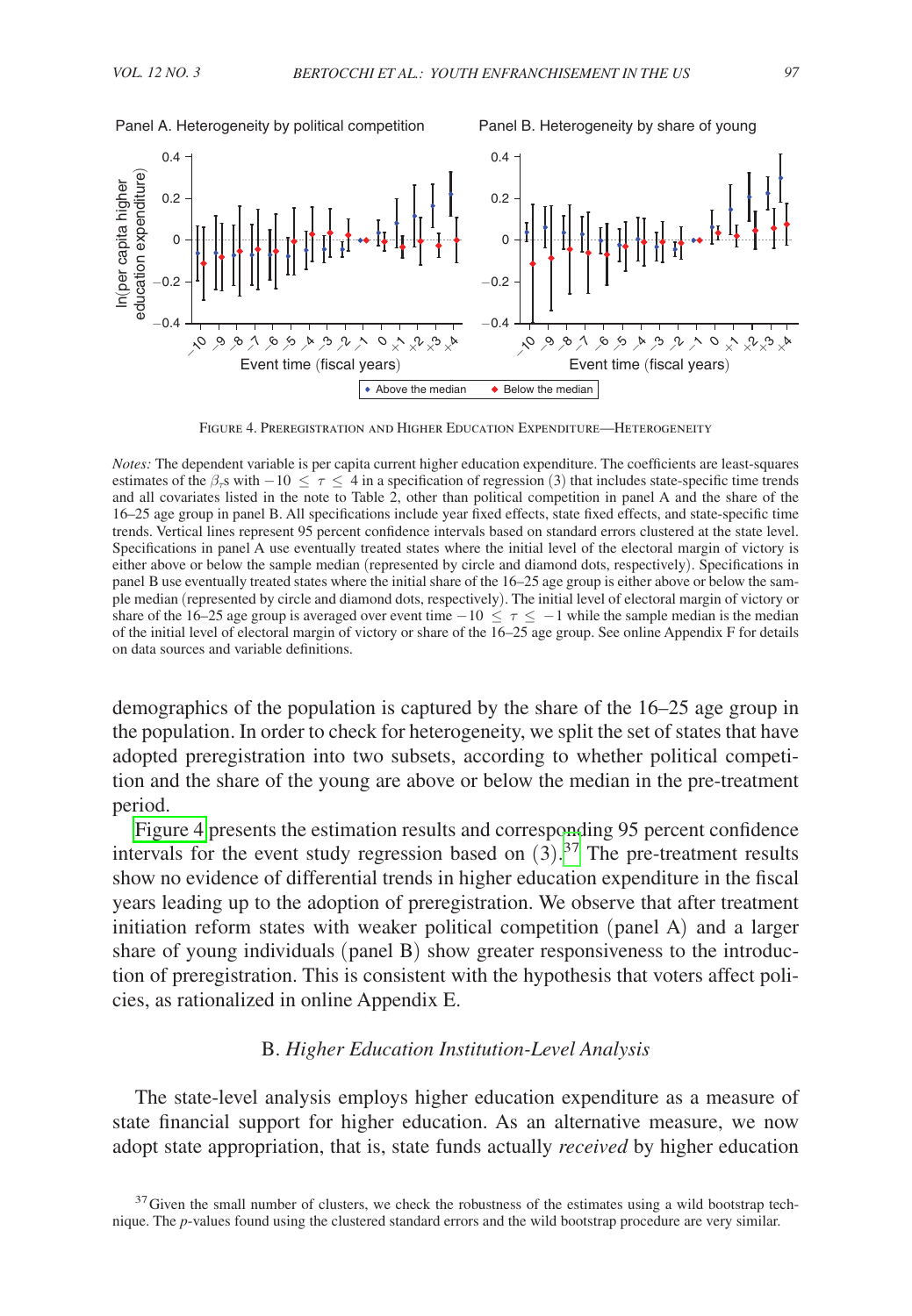institutions. The focus on institution-level data plays a key role by validating the state-level figures and therefore making it possible to test whether predictions for the provider of funding (i.e., a state) are mirrored by those for the recipient of that funding (i.e., a higher education institution).

As a starting point, we compare state-level and higher education institution-level data. To do so, we first aggregate state appropriations of all higher education institutions by state and year and then use the resulting aggregate measure as the dependent variable in the estimation of regression (3), with the goal of evaluating the average treatment effect of preregistration. Column 1 in online Appendix Table A3 reports the results. At the (pre-treatment) mean of \$210.64, the increase in the outcome of interest of 12.2 percent corresponds to an increase of about \$25.69 per capita in state appropriation in states that have adopted preregistration at some point in time. The magnitude of the effect is remarkably close to the estimates shown in column 5 in Table 2 with higher education expenditure as the main outcome.

The allocation of funds to higher education institutions is of course highly heterogeneous. Indeed, a myriad of time-varying spatial heterogeneous factors, such as local shocks to the demand and supply of education other than preregistration, may affect the distribution of funding (see Goldin and Katz 1999). Thus, the use of an empirical strategy that exploits all cross-state variation may be subject to omitted variable bias. In order to mitigate this bias, we take advantage of the disaggregated nature of IPEDS data and focus on a comparison of higher education institutions between contiguous counties that straddle a common state border. By using only variation in preregistration reform within US border-county pairs, we are able to exploit policy discontinuities at state borders and identify the effect of preregistration. This is an effective strategy because underlying economic fundamentals are expected to evolve in a more similar manner in contiguous counties than across states or randomly paired counties.<sup>[38](#page-22-0)</sup>

Formally, the empirical model to be tested is as follows:

(4) 
$$
\ln(Y_{i,p,t}) = \delta_c + \delta_{p,t} + \pi \cdot X_{i,p,t} + \overline{\pi} \cdot Z_{\overline{\iota},p(c),t} + \sum_{\tau=-5}^4 \beta_{\tau} \cdot P_s \cdot \mathbf{1}(t - T_s = \tau) + \varepsilon_{i,p,t},
$$

where  $Y_{i,p,t}$  is state appropriation per FTE enrollment of higher education institution *i* in border-county pair *p* in year *t*. The key to identification in this approach is the border-county pair-year fixed effects, denoted as  $\delta_{p,t}$ . This term captures all possible spatially distributed yearly shocks that may jointly affect contiguous higher education institutions located in a border-county pair, such as the cross-border movements of students or spontaneous student activism. We also include county fixed effects denoted as  $\delta_c$  in order to capture permanent unobserved county characteristics. Since counties can belong to multiple border-county pairs, which may induce

<span id="page-22-0"></span><sup>&</sup>lt;sup>38</sup>The identification strategy is based on the assumption that higher education institutions in neighboring counties are more similar than two randomly chosen institutions due to the presence of cross-border spillovers and competition effects, which make them subject to similar shocks (see Dube, Lester, and Reich 2010).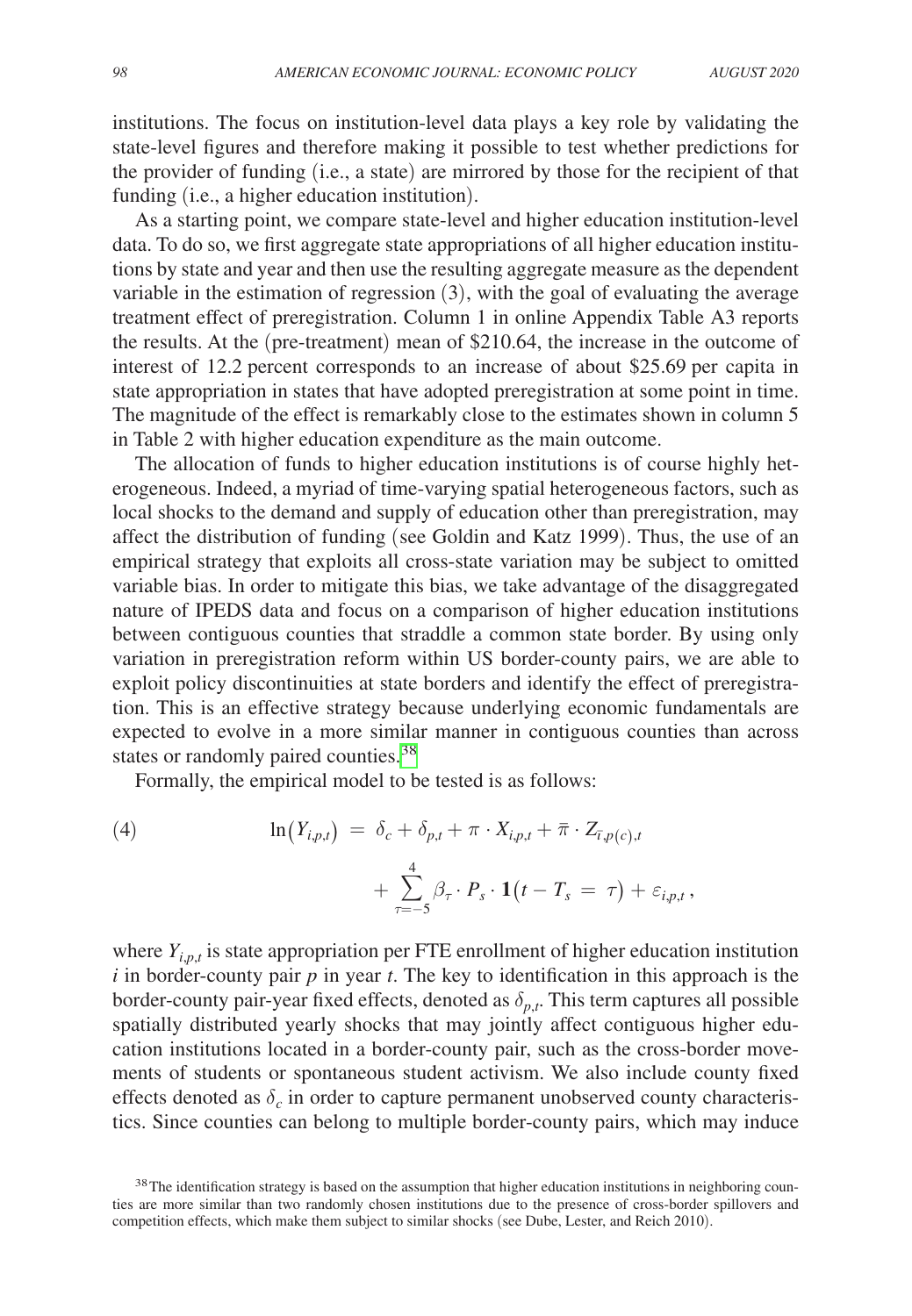a mechanical correlation in the unobservables across pairs and potentially along an entire border segment, we cluster the error term  $\varepsilon_{i,p,t}$  by state and border segment.

The units of analysis are higher education institutions rather than counties. Thus, we include  $X_{i,p,t}$ , a vector of time-varying characteristics for higher education institution  $i$  in border-county pair  $p$ , to control for the potential confounding effects of higher education institution characteristics. Moreover, we also include  $Z_{\bar{\tau}, p(c), t}$ , a vector of average time-varying characteristics of higher education institutions  $\overline{i}$  located in a county adjacent to  $c$  in border-county pair  $p$ , denoted as  $p(c)$ . It is meant to control for local shocks that might affect the neighboring higher education institutions in the contiguous counties. Assuming that the allocation of education funding depends on, for example, the quality of the higher education institution, the demand for education, or the number of students, failure to control for them may lead to biased estimates if there is a shock in the neighboring higher education institution that affects one of these variables.

This rich set of controls should ensure that the  $\beta<sub>\tau</sub>$  s capture the effect of the treatment variable (as previously defined) on the distribution of state funds actually received by higher education institutions, since they reflect only the within-pair variation in preregistration adoption between border-county pairs over time.[39](#page-23-0) Furthermore, and as highlighted in Section IA, the fact that preregistration changes are exogenous from the point of view of an individual higher education institution—whose allocated funds are in many states managed by an independent state agency—makes it relatively straightforward to identify the effects of the voting reform.

Estimation results for regression (4) and the associated 95 percent confidence intervals are shown in panel A of [Figure 5.](#page-24-0) The *x*-axis is the academic-year window around the treatment initiation while the *y*-axis measures the estimated impact of the treatment on per FTE state appropriation. Accordingly, each dot represents the average difference in the outcome of interest between treated and untreated higher education institutions in a border-county pair in a particular academic year relative to the same difference in the academic year prior to treatment. The panel does not indicate any differential trends in the outcome variable prior to the year of preregistration adoption. Following the adoption of preregistration, the series begins trending noticeably upward. The dynamic pattern of the effects is strikingly similar to that of Figure 3.[40](#page-23-1) Furthermore, the average post-treatment increase of 18.8 percent reported in column 3 in online Appendix Table A3 is consistent with the increase estimated using the DD strategy in column 2 in online Appendix Table A3, in view of a likely downward bias due to omitted variables. We have therefore confirmed by means of an alternative identification strategy and a different sample that state financial support for higher education increases after the introduction of preregistration.

We now check the robustness of the institution-level estimates by constructing two placebo specifications. First, we randomly assign placebo preregistration laws to counties and match each state-border county with all other counties lying on the

<span id="page-23-0"></span><sup>&</sup>lt;sup>39</sup>Given the ten-year data span, the event window runs from  $\tau = -5$  years before  $T_s$ , the year of preregistration adoption in state *s*, to  $\tau = 4$  years after.

<span id="page-23-1"></span><sup>&</sup>lt;sup>40</sup> In online Appendix Figure A7, we show that results are robust to: (i) dropping institution-level covariates (panel A); (ii) adding region-by-year fixed effects (panel B); (iii) adding county-level characteristics (panel C); and (iv) adding all covariates simultaneously (panel D).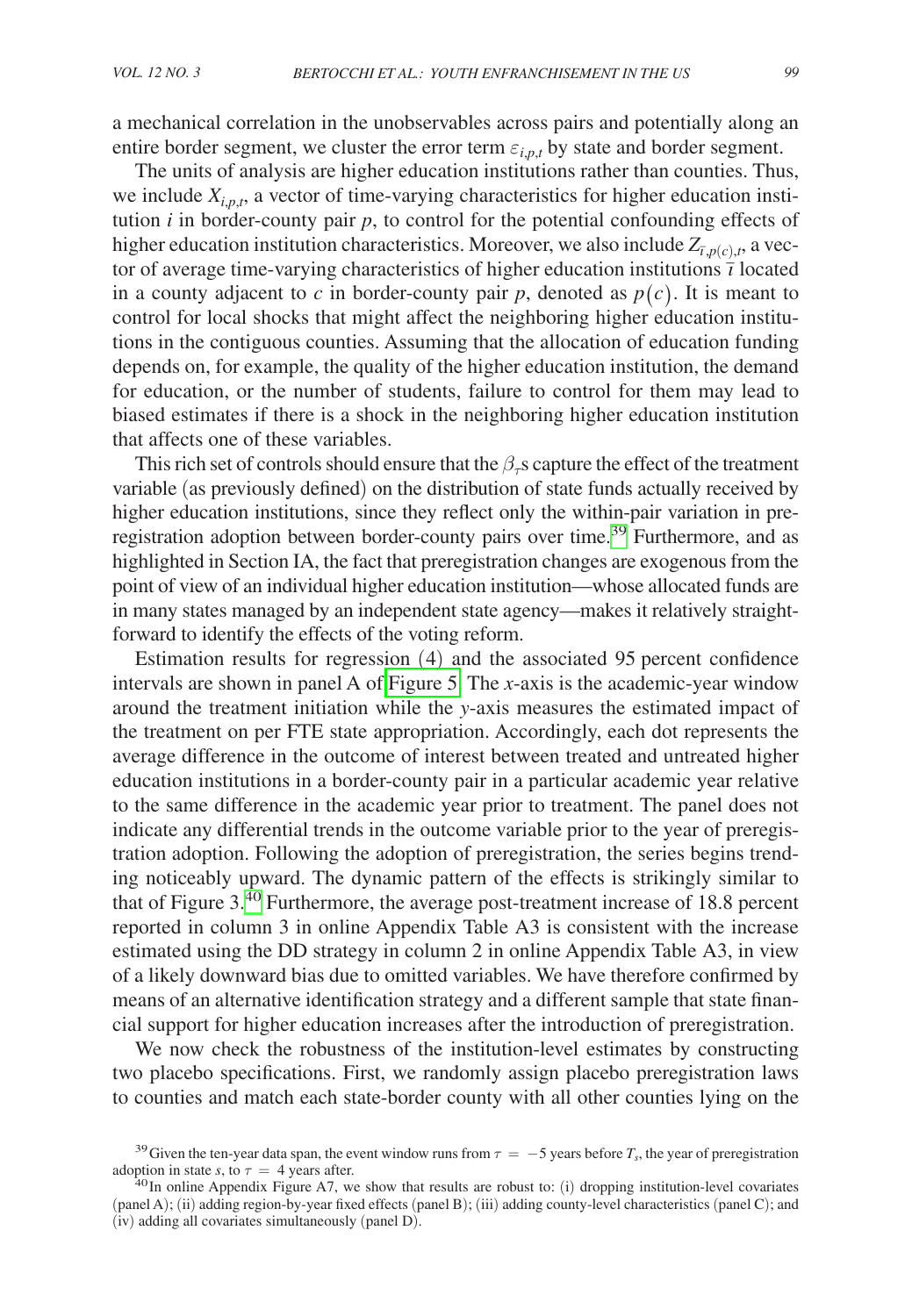<span id="page-24-0"></span>

Figure 5. Preregistration and State Appropriation

*Notes:* The dependent variable is per FTE state appropriation. The coefficients are least-squares estimates of the  $\beta_{\tau}$ s with  $-5 \leq \tau \leq 4$  from various specifications of regression (4). The vertical lines represent 95 percent confidence intervals. The unit of observation is higher education institutions and the sample period is 2005–2014. The specification in panel A employs a border-county pairs sample of 1,059 higher education institutions located in 336 counties and 255 border-county pairs. It adds border-county pair-year fixed effects and county fixed effects and clusters the standard errors by state and border segment. The specification in panel B, whose estimates are represented by diamond dots, employs a within-state county pairs sample of 1,308 higher education institutions located in 470 counties and 2,686 border-county pairs. It adds border-county pair-year fixed effects and county fixed effects and clusters the standard errors by county. The specification in panel B, whose estimates are represented by square dots, employs a within-county institution pairs sample of 2,826 higher education institutions forming 16,630 institution pairs. It adds higher education institution pair-year fixed effects and clusters the standard errors by county. All the specifications control for Carnegie classification, institutional level and sector, flagship, has hospital, and percent of fall cohort. Event time is defined in academic years and tracks the academic window around  $\tau = 0$ , the first academic year following treatment initiation. The omitted academic year is  $\tau = -1$ . See online Appendix F for details on data sources and variable definitions.

border within the same state. Second, we randomly assign placebo preregistration laws to higher education institutions and group them into pairs within the same county. The rationale behind these specifications is that in the absence of local shocks at state boundaries or at the institution level we should observe no difference in the impact of preregistration on state appropriations between a pair of counties within the same state or between a pair of higher education institutions within the same county. Panel B of Figure 5 presents the event study results of both specifications. Reassuringly, the estimates show a zero (placebo) effect for the treatment, confirming that the actual timing of preregistration is central to the inference we draw.

# **VI. Magnitude of the Effects**

The empirical results paint a consistent picture, according to which preregistration leads to a shift in electoral composition toward greater representation of the young and in the distribution of state transfers toward the type of expenditure for which the newly enfranchised constituent group has the strongest preference—that is, financial support for higher education. While the overall pattern of effects suggests a causal chain linking the results, care must be taken in relying on them to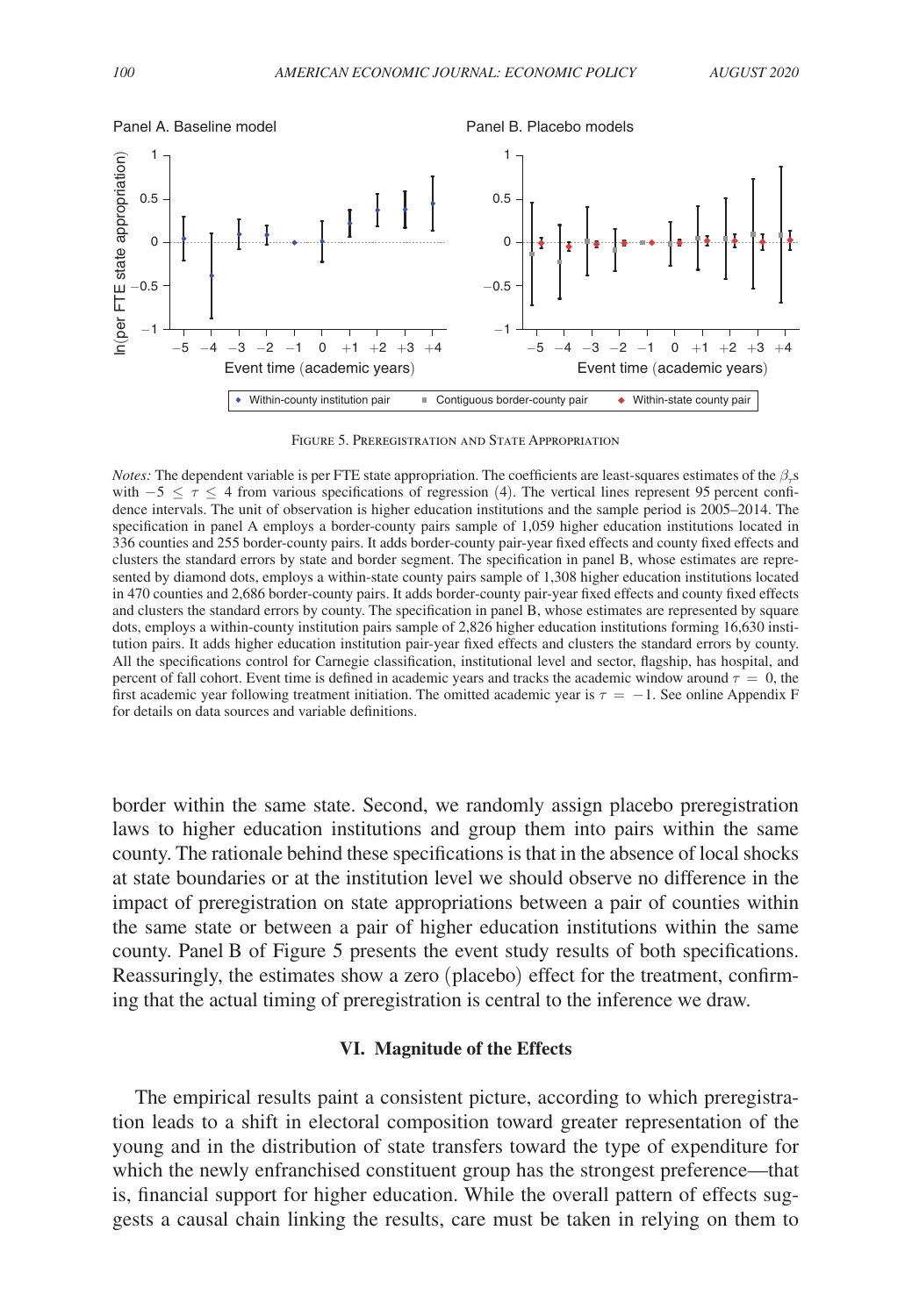compute implied elasticities. Indeed, a number of complementary channels activated by registration reform may be operating at the same time.

Together with preregistration, some states signed bills into law to promote follow-up voter education programs in order to increase civic engagement among the young and to leverage the success of the reform.<sup>[41](#page-25-0)</sup> Hence, preregistration may help the young become better informed about political issues and in turn encourage them to become politically active beyond just voting—for instance, by working in electoral campaigns, running for office themselves, or supporting lobbies for higher education.[42](#page-25-1) Better-informed teens are also more likely to share electoral knowledge and opinions within a household, whose members may have similar preferences for education policy. Preregistration may then raise parental turnout, especially among those with children of college age, through peer pressure and in turn further incentivize politicians to pursue youth-targeted policies.<sup>43</sup> Finally, it has been claimed that first-time voters form voting-behavior habits that persist later in life.[44](#page-25-3) In this context, preregistration may create an even greater incentive for politicians to attract young first-time voters who are likely to vote for them in the future as well.

With this caveat in mind, we now combine the results from Sections IV and V in a manner consistent with the mechanism highlighted in Section II and interpret the increase in spending on higher education in light of the increase in youth registration and voter turnout following the adoption of preregistration. This approach is in the spirit of Instrumental Variables (IV) estimation, even though the earlier discussion warned of potential violations of the exclusion restriction required for a strict interpretation of the results as causal. Therefore, the aim of the present section is to set ideas and offer a scaling of the coefficients.

We start with a "first-stage" estimation in order to demonstrate the effect of preregistration on youth enfranchisement. To do so, we first collapse individual-level registration and voting records for the 18–24 age group by state and year. We then use the resulting registration and voter turnout data as the dependent variables of a specification of regression (1) that replaces  $1(t - T_s = \tau)$  with  $1(t \geq T_s)$  in order to evaluate the average treatment effect of preregistration. According to the results presented in panel A of [Table 3,](#page-26-0) the estimated effect of preregistration on registration of young voters (column 1) is 3.5 and on young voter turnout (column 2) is 2.5 percentage points. It is worth noting that these estimates are consistent with those in Section IV, thus confirming the robustness of the results. To put the findings into perspective, multiplying the (pre-treatment) mean of 802,304 individuals aged 18–24 by the estimated increase in voter turnout of 2.5 percentage points shows

<span id="page-25-0"></span><sup>&</sup>lt;sup>41</sup>In California, for example, Assembly Bill 700, 2013 and Assembly Bill 1817, 2014 provide channels through

<span id="page-25-1"></span>which communities and advocates can become involved in the schools.<br><sup>42</sup>Among others, Tandberg and Griffith (2013) show that more intense lobbying tends to have a positive effect<br>on state higher education budgets.

<span id="page-25-2"></span><sup>&</sup>lt;sup>43</sup> DellaVigna et al. (2017) provide an estimate of the value of voting and a welfare evaluation of a get-out-the-vote campaign. They demonstrate that an important incentive for citizens to vote is to be able to show others that they have voted.<br><sup>44</sup>As observed by Strate et al. (1989), the accumulation of political experience that comes with age leads to

<span id="page-25-3"></span>increasing levels of civic competence and voting participation. Fujiwara, Meng, and Vogl (2016) demonstrate that voting in a particular election has a positive effect on the probability of voting in subsequent ones.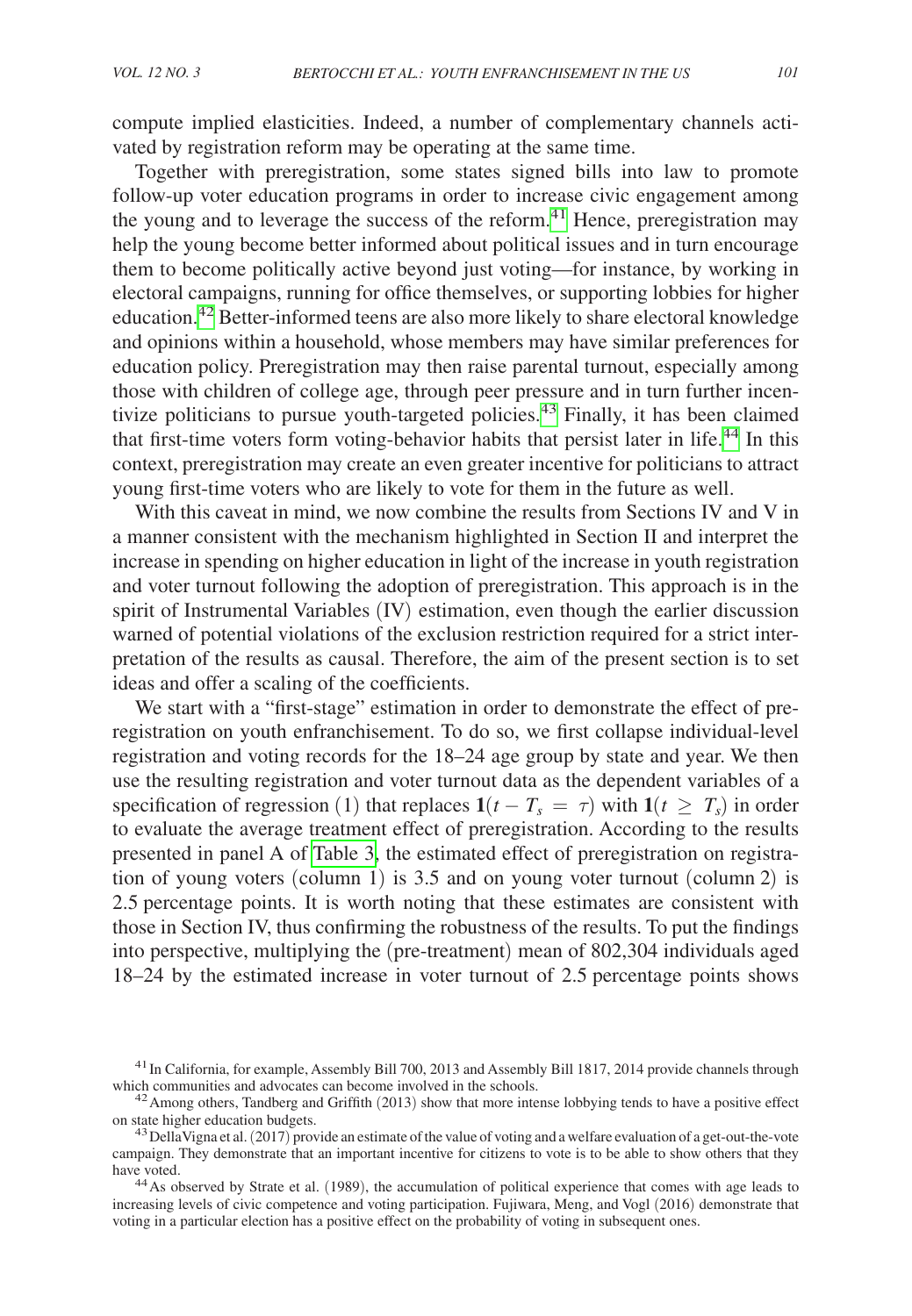<span id="page-26-0"></span>

|                                          | Young registering<br>(1) | Young voting<br>$\left 2\right\rangle$ |
|------------------------------------------|--------------------------|----------------------------------------|
| Panel A. First stage                     |                          |                                        |
| $P_{\rm s}$ indicator                    |                          |                                        |
| $\times$ indicator for $t > T_s$         | 0.035                    | 0.025                                  |
|                                          | (0.014)                  | (0.011)                                |
| Mean at omitted time.                    | 0.574                    | 0.377                                  |
| $R^2$                                    | 0.774                    | 0.861                                  |
| Panel B. Magnitudes                      |                          |                                        |
| Change in higher education expenditure   | 5.10%                    | 5.10%                                  |
| Change in electoral variables            | 6.10%                    | 6.63%                                  |
| Treatment per 1% registered/voting young | 0.84%                    | $0.77\%$                               |

Table 3—Preregistration and the Magnitude of the Effects

*Notes:* In panel A, state-level clustered standard errors are in parentheses. The dependent variables are Young registering (column 1) and Young voting (column 2). The average post-treatment coefficient is estimated using a specification of regression (1) that replaces  $\mathbf{1}(t - T_s = \tau)$  with  $\mathbf{1}(t \geq T_s)$ . All regressions are weighted by cell size and include state fixed effects, year fixed effects, and state-specific time trends. District of Columbia is not part of the sample for consistency with Section V. In panel B, the first row reports the estimates of column 5 in Table 2. The second row reports the estimates of the first stage expressed as a percentage variation with respect to the pre-treatment sample mean. The third row provides the percentage treatment impact of a 1 percent increase in young registering and young voting, obtained by dividing the first row by the second.

that preregistration leads on average to more than 20,000 additional young voters in every post-treatment election in each treated state.

We combine the estimated impact of preregistration on electoral variables with the effect on higher education expenditure in panel B of Table 3. The first row reproduces the result from column 5 in Table 2, where preregistration raises per capita higher education expenditure by an estimated 5.1 percent. The second row shows the estimated impact of the reform on the registration and voting turnout of the young obtained by dividing the estimated coefficients of columns 1 and 2 in panel A by the (pre-treatment) mean of the dependent variable. The third row converts these effects into elasticity of higher education expenditure with respect to youth enfranchisement. Under the overly restrictive assumption that youth enfranchisement is the only operating mechanism through which the reform impacts the fiscal outcome, the IV-type interpretation of the results suggests that a 1 percent increase in youth registration and voter turnout increases the allocation of state resources to higher education by roughly 0.84 percent and 0.77 percent, respectively.[45](#page-26-1) Expressed in 2014 US dollars, these elasticities imply that for every additional 1,000 young voters, governments respond by increasing higher education expenditure by \$1.25 per capita, which is 0.25 percent of per capita higher education spending in the average state.

Whether or not our estimates of the strength of political responsiveness are inflated by the abovementioned complementary channels, they are nonetheless likely

<span id="page-26-1"></span><sup>&</sup>lt;sup>45</sup> Similar results are obtained by formally estimating a two-stage least squares model in which youth registration and voter turnout are instrumented using preregistration and then regressing the fiscal variable on the predicted changes in youth enfranchisement.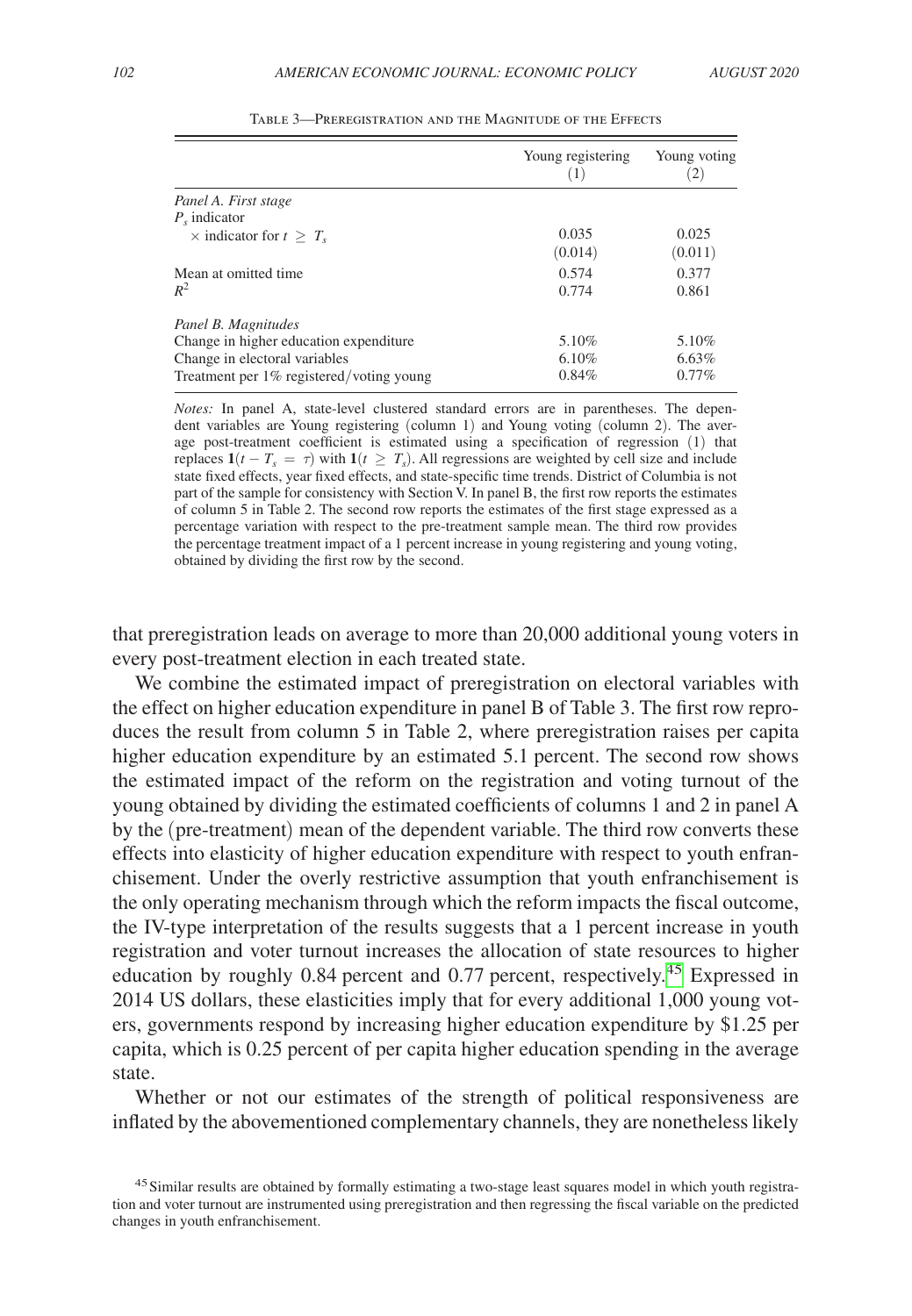to partly reflect a response to the increased political participation of the young. As a point of comparison, Cascio and Washington (2014) find that the cancellation of the literacy test in the United States increased the turnout in the presidential elections by 0.59 percent and per capita state transfers by 0.57 percent for each percentage point increase in the black share of the population. This implies an elasticity of transfers with respect to enfranchisement of approximately unity. Fujiwara (2015) finds that the introduction of electronic voting in Brazil increased the share of valid votes by 12 percent and spending on health care by 34 percent, with an implied elasticity of about 2.8. However, it is difficult to compare the conclusions of these studies to our own, since they only infer the identity of newly enfranchised voters based on local characteristics, while our empirical analysis makes it possible to identify the impact of the reform on the intentionally treated subgroup of the population—that is, the young—and then to provide evidence for preregistration's effects on fiscal policy by way of the treated subgroup.

### **VII. Conclusion**

We investigate the effect of preregistration laws on political participation and government spending in the United States. Preregistration allows individuals to register before they reach voting age so as to be automatically added to the registration rolls once they come of age. By exploiting the variation in the timing of the passage of preregistration laws across states, the results collectively suggest that politicians responded to the change in electoral composition following the de facto enfranchisement event during the 2000s and in a manner consistent with the predictions of a political economy model of distributive politics.

A caveat to be considered is that the results may apply only to the United States and only to a specific time period. For example, the fact that political competition is strongly bipartisan, that voting is conditional on registration, and that the approval processes for electoral and budget bills involve a reverse legislative pattern are all features specific to the US context. Nonetheless, the analysis reinforces the common insight in political economics that increased electoral participation by a politically disadvantaged group is a precondition for the advancement of policies that benefit it. These findings should therefore inform the current debate on voting reform.<sup>46</sup> Recent attempts to roll back preregistration in some US states, which would make voting registration more restrictive, may be misguided not only because they tend to disenfranchise young voters, but also because they weaken the political incentive to implement fiscal policies that are to their benefit, such as the provision of public education.

Whether similar results can be replicated in different contexts is an open question, especially since youth disenchantment with the ballot is becoming a growing phenomenon across democracies. Many European countries, such as Austria, Germany, Norway, and the United Kingdom, are considering whether to lower the voting age from 18 to 16 as part of an effort to promote more active social and

<span id="page-27-0"></span><sup>46</sup>On the current debate over voter registration reform in the state of New York, see McKinley (2019).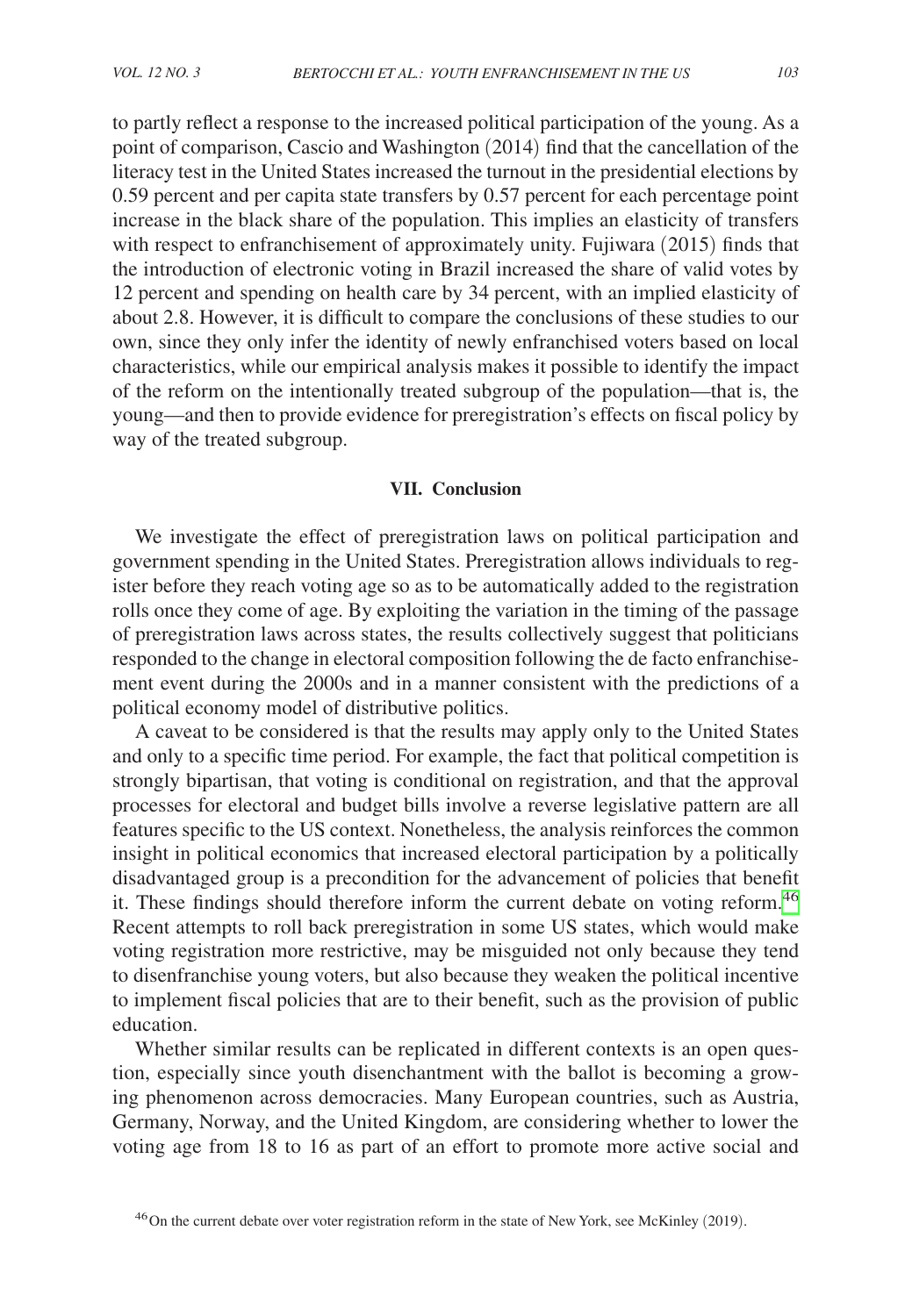political engagement among the young.<sup>47</sup> Our empirical results confirm that electoral reform will have a strong impact on public policy in countries where political competition is weaker and the share of the young in the population is larger. Future research should investigate these issues in different settings.

#### **REFERENCES**

- **Acemoglu, Daron, Suresh Naidu, Pascual Restrepo, and James A. Robinson.** 2019. "Democracy Does Cause Growth." *Journal of Political Economy* 127 (1): 47–100.
- **Acemoglu, Daron, and James A. Robinson.** 2000. "Why Did the West Extend the Franchise? Democracy, Inequality, and Growth in Historical Perspective." *Quarterly Journal of Economics* 115 (4): 1167–99.
- **Acemoglu, Daron, and James A. Robinson.** 2006. *Economic Origins of Dictatorship and Democracy.*  New York: Cambridge University Press.
- **Aidt, Toke S., and Bianca Dallal.** 2008. "Female Voting Power: The Contribution of Women's Suffrage to the Growth of Social Spending in Western Europe (1869–1960)." *Public Choice* 134 (3–4): 391–417.
	- **Aidt, Toke S., Jayasri Dutta, and Elena Loukoianova.** 2006. "Democracy Comes to Europe: Franchise Extension and Fiscal Outcomes 1830–1938." *European Economic Review* 50 (2): 249–83.
- **Alesina, Alberto, and Dani Rodrik.** 1994. "Distributive Politics and Economic Growth." *Quarterly Journal of Economics* 109 (2): 465–90.
- **Ansolabehere, Stephen, and David M. Konisky.** 2006. "The Introduction of Voter Registration and Its Effect on Turnout." *Political Analysis* 14 (1): 83–100.
- **Baland, Jean-Marie, and James A. Robinson.** 2008. "Land and Power: Theory and Evidence from Chile." *American Economic Review* 98 (5): 1737–765.
- **Barrilleaux, Charles, and Michael Berkman.** 2003. "Do Governors Matter? Budgeting Rules and the Politics of State Policymaking." *Political Research Quarterly* 56 (4): 409–17.
	- **Baum, Sandy, and Martha Johnson.** 2014. "Financing Public Higher Education: Variation across States." Washington, DC: Urban Institute. [https://www.urban.org/sites/default/files/alfresco/](https://www.urban.org/sites/default/files/alfresco/publication-pdfs/2000501-Financing-Public-Higher-Education-Variation-across-States.pdf) [publication-pdfs/2000501-Financing-Public-Higher-Education-Variation-across-States.pdf.](https://www.urban.org/sites/default/files/alfresco/publication-pdfs/2000501-Financing-Public-Higher-Education-Variation-across-States.pdf)
	- **Baum, Sandy, Michael S. McPherson, Breno Braga, and Sarah Minton.** 2018. "Tuition and State Appropriations: Using Evidence and Logic to Gain Perspective." Washington, DC: Urban Institute. https://www.urban.org/sites/default/files/publication/96791/2018\_03\_08\_tuition\_and\_state [appropriations\\_finalizedv2.pdf.](https://www.urban.org/sites/default/files/publication/96791/2018_03_08_tuition_and_state_appropriations_finalizedv2.pdf)
- **Bertocchi, Graziella.** 2011. "The Enfranchisement of Women and the Welfare State." *European Economic Review* 55 (4): 535–53.
- **Bertocchi, Graziella, and Arcangelo Dimico.** 2017. "De Jure and de Facto Determinants of Power: Evidence from Mississippi." *Constitutional Political Economy* 28 (4): 321–45.
- **Besley, Timothy, and Anne Case.** 2003. "Political Institutions and Policy Choices: Evidence from the United States." *Journal of Economic Literature* 41 (1): 7–73.
- **Besley, Timothy, Torsten Persson, and Daniel M. Sturm.** 2010. "Political Competition, Policy and Growth: Theory and Evidence from the US." *Review of Economic Studies* 77 (4): 1329–352.
	- **Blythe, Anne.** 2014. "Elimination of NC Voter Preregistration Program Creates Confusion for DMV and Elections Officials." *Charlotte Observer*, July 2. [https://www.charlotteobserver.com/news/](https://www.charlotteobserver.com/news/politics-government/article9137564.html) [politics-government/article9137564.html.](https://www.charlotteobserver.com/news/politics-government/article9137564.html)
	- **Cantoni, Enrico, and Vincent Pons.** 2019. "Strict ID Laws Don't Stop Voters: Evidence from a US Nationwide Panel, 2008–2016." NBER Working Paper 25522.
- **Carruthers, Celeste K., and Marianne H. Wanamaker.** 2015. "Municipal Housekeeping: The Impact of Women's Suffrage on Public Education." *Journal of Human Resources* 50 (4): 837–72.
- **Cascio, Elizabeth U., and Ebonya L. Washington.** 2014. "Valuing the Vote: The Redistribution of Voting Rights and State Funds Following the Voting Rights Act of 1965." *Quarterly Journal of Economics* 129 (1): 379–433.
- **Cooley, Thomas F., and Jorge Soares.** 1999. "A Positive Theory of Social Security Based on Reputation." *Journal of Political Economy* 107 (1): 135–60.

<span id="page-28-0"></span>47On the debate over whether to lower the voting age to 16, see *Economist* (2017).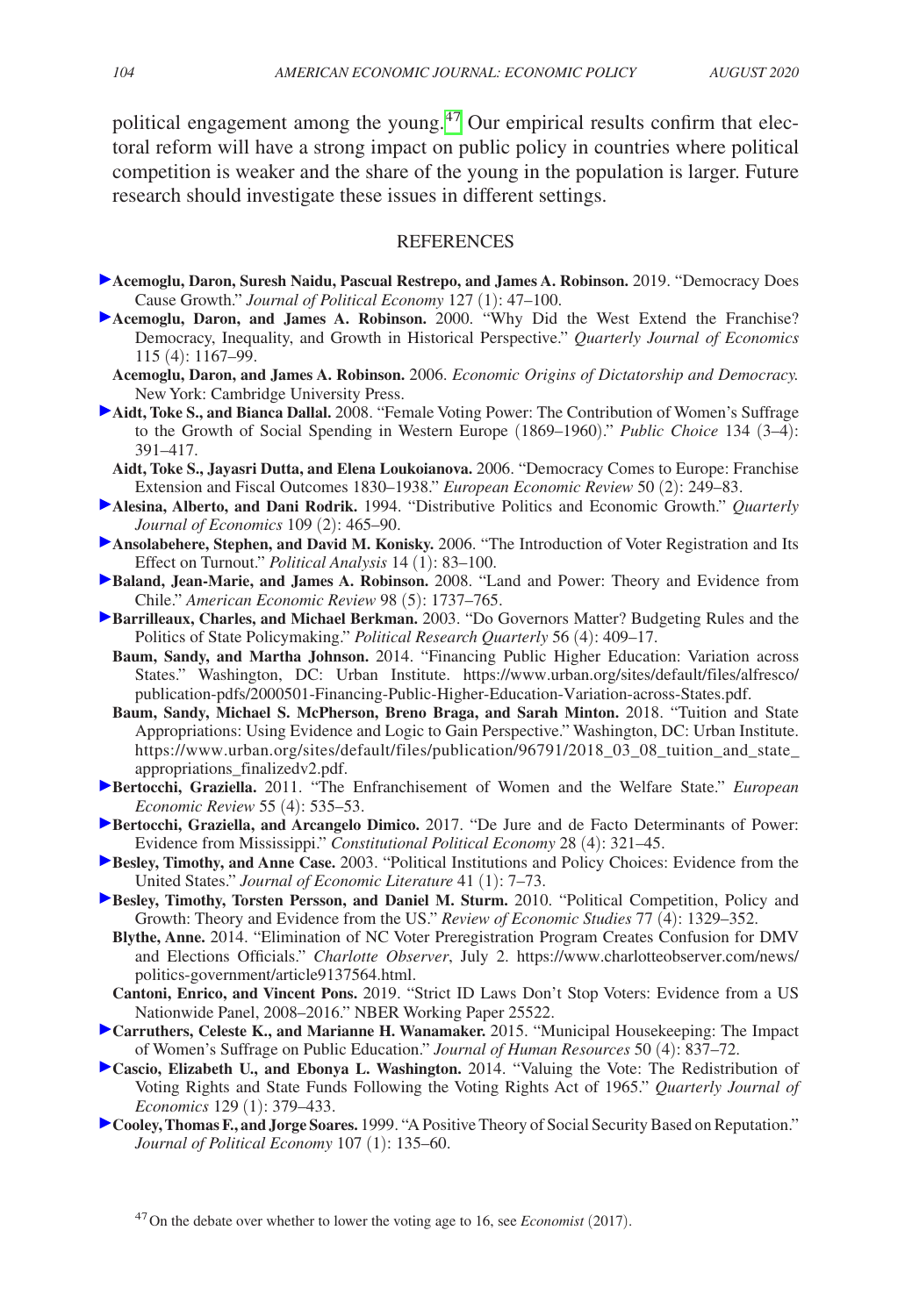- **Delaney, Jennifer A., and William R. Doyle.** 2011. "State Spending on Higher Education: Testing the Balance Wheel over Time." *Journal of Education Finance* 36 (4): 343–68.
- **DellaVigna, Stefano, John A. List, Ulrike Malmendier, and Gautam Rao.** 2017. "Voting to Tell Others." *Review of Economic Studies* 84 (1): 143–81.
- **Dube, Arindrajit, T. William Lester, and Michael Reich.** 2010. "Minimum Wage Effects across State Borders: Estimates Using Contiguous Counties." *Review of Economics and Statistics* 92 (4): 945–64.
	- *Economist***.** 2017. "Why the Voting Age Should be Lowered to 16." *Economist*, February 4. [https://](https://www.economist.com/leaders/2017/02/04/why-the-voting-age-should-be-lowered-to-16) [www.economist.com/leaders/2017/02/04/why-the-voting-age-should-be-lowered-to-16.](https://www.economist.com/leaders/2017/02/04/why-the-voting-age-should-be-lowered-to-16)
	- **File, Thom, and Sarah Crissey.** 2012. "Voting and Registration in the Election of November 2008: Population Characteristics." *Current Population Reports*. Washington, DC: US Census Bureau. [https://www.census.gov/prod/2010pubs/p20-562.pdf.](https://www.census.gov/prod/2010pubs/p20-562.pdf)
- **Fowler, Anthony.** 2013. "Electoral and Policy Consequences of Voter Turnout: Evidence from Compulsory Voting in Australia." *Quarterly Journal of Political Science* 8 (2): 159–82.
- **Fujiwara, Thomas.** 2015. "Voting Technology, Political Responsiveness, and Infant Health: Evidence from Brazil." *Econometrica* 83 (2): 423–64.
- **Fujiwara, Thomas, Kyle Meng, and Tom Vogl.** 2016. "Habit Formation in Voting: Evidence from Rainy Elections." *American Economic Journal: Applied Economics* 8 (4): 160–88.
- **Fulton, Mary.** 2019. "State Postsecondary Governance Structures." Education Commission of the States. [https://www.ecs.org/postsecondary-governance-structures/.](https://www.ecs.org/postsecondary-governance-structures/)
- **Goldin, Claudia, and Lawrence F. Katz.** 1999. "The Shaping of Higher Education: The Formative Years in the United States, 1890 to 1940." *Journal of Economic Perspectives* 13 (1): 37–62.
- **Highton, Benjamin.** 1997. "Easy Registration and Voter Turnout." *Journal of Politics* 59 (2): 565–75.
- **Hodler, Roland, Simon Luechinger, and Alois Stutzer.** 2015. "The Effects of Voting Costs on the Democratic Process and Public Finances." *American Economic Journal: Economic Policy* 7 (1): 141–71.
- **Hoffman, Mitchell, Gianmarco León, and María Lombardi.** 2017. "Compulsory Voting, Turnout, and Government Spending: Evidence from Austria." *Journal of Public Economics* 145: 103–15.
- **Holbein, John B., and D. Sunshine Hillygus.** 2016. "Making Young Voters: The Impact of Preregistration on Youth Turnout." *American Journal of Political Science* 60 (2): 364–82.
- **Husted, Thomas A., and Lawrence W. Kenny.** 1997. "The Effect of the Expansion of Voting Franchise on the Size of Government." *Journal of Political Economy* 105 (1): 54–82.
- **Knack, Stephen.** 1995. "Does 'Motor-Voter' Work? Evidence from State-Level Data." *Journal of Politics* 57 (3): 796–811.
	- **Kose, Esra, Elira Kuka, and Na'ama Shenhav.** 2018. "Who Benefited from Women's Suffrage?" NBER Working Paper 24933.
- **Kousser, Thad, and Justin H. Phillips.** 2012. *The Power of American Governors: Winning on Budgets and Losing on Policy*. New York: Cambridge University Press.
- **Krusell, Per, Vincenzo Quadrini, and José-Víctor Ríos-Rull.** 1997. "Politico-Economic Equilibrium and Economic Growth." *Journal of Economic Dynamics and Control* 21 (1): 243–72.
- **Lancia, Francesco, and Alessia Russo.** 2016. "Public Education and Pensions in Democracy: A Political Economy Theory." *Journal of the European Economic Association* 14 (5): 1038–73.
- **Lee, David S., Enrico Moretti, and Matthew J. Butler.** 2004. "Do Voters Affect or Elect Policies? Evidence from the U.S. House." *Quarterly Journal of Economics* 119 (3): 807–59.
- **León, Gianmarco.** 2017. "Turnout, Political Preferences and Information: Experimental Evidence from Peru." *Journal of Development Economics* 127 (4): 56–71.
- **Levy, Gilat.** 2005. "The Politics of Public Provision of Education." *Quarterly Journal of Economics*  120 (4): 1507–34.
- **Lindbeck, Assar, and Jörgen W. Weibull.** 1987. "Balanced-Budget Redistribution as the Outcome of Political Competition." *Public Choice* 52 (3): 273–97.
- **Lindert, Peter H.** 1994. "The Rise in Social Spending, 1880–1930." *Explorations in Economic History* 31 (1): 1–37.
- **Lizzeri, Alessandro, and Nicola Persico.** 2004. "Why Did the Elites Extend the Suffrage? Democracy and the Scope of Government, with an Application to Britain's 'Age of Reform.'" *Quarterly Journal of Economics* 119 (2): 707–65.
- **Llavador, Humberto, and Robert J. Oxoby.** 2005. "Partisan Competition, Growth, and the Franchise." *Quarterly Journal of Economics* 120 (3): 1155–89.
- **Lott, John R., Jr., and Lawrence W. Kenny.** 1999. "Did Women's Suffrage Change the Size and Scope of Government?" *Journal of Political Economy* 107 (6): 1163–98.